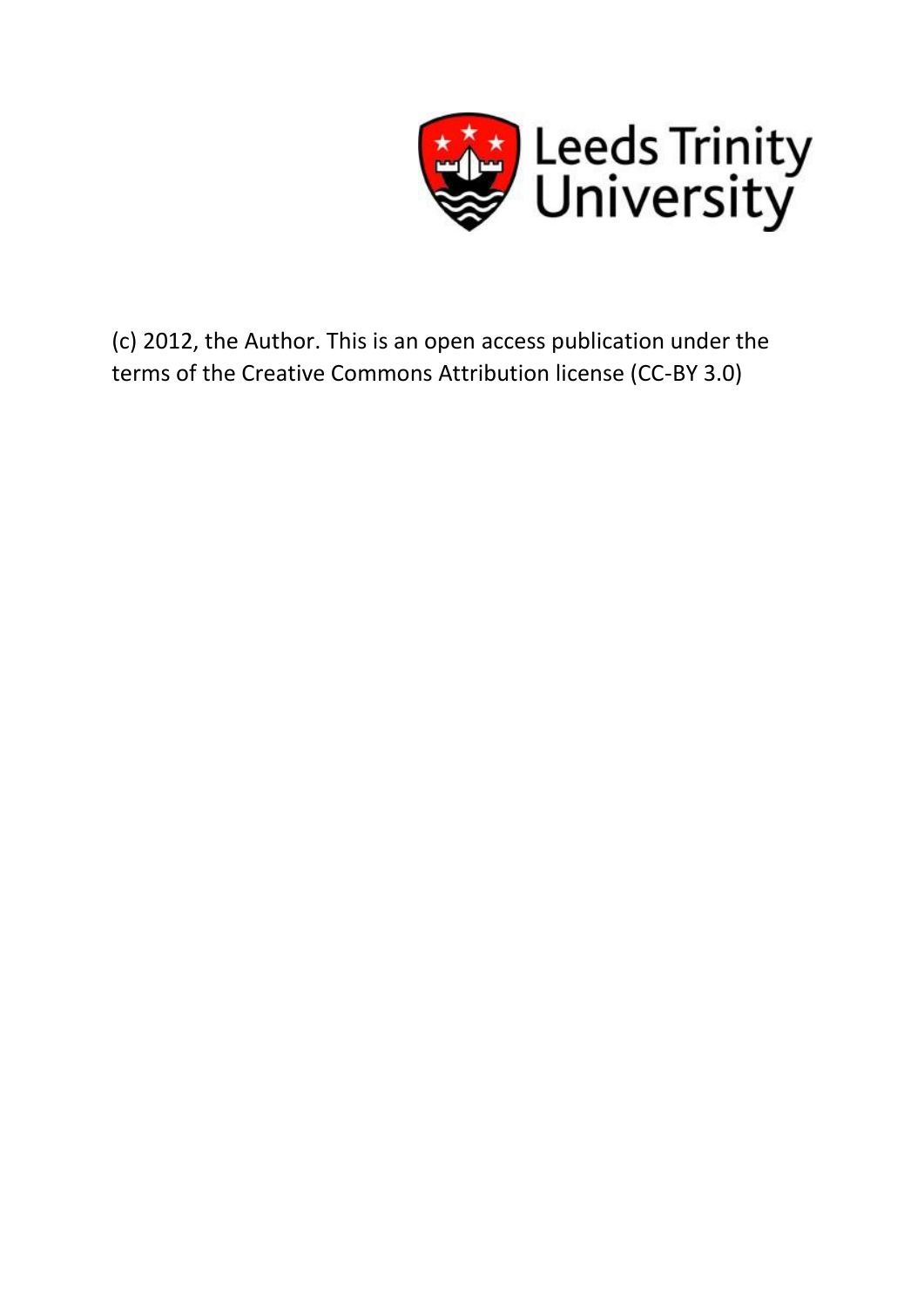# **Dyslexia and Self-Esteem: Stories of Resilience**

Jonathan Glazzard *University of Huddersfield United Kingdom* 

# **1. Introduction**

This study investigates stories of resilience in people with dyslexia. It provides a brief overview of some of the key literature in this area and draws on earlier research which I conducted (Glazzard, 2010). Data was collected using narrative genre. Four informants volunteered to tell their stories. The study considers ways in which dyslexia has shaped the self-esteem, self-concepts and identities of the informants. The stories provide powerful insights into the lives of people with dyslexia and the reader is invited to draw their own interpretations from the narratives. The study concludes that an early diagnosis of dyslexia is essential for creating a positive self-image and recommends that further narrative research is necessary to explore the significant impact that dyslexia has on people's sense of self.

# **2. Theoretical framework**

### **2.1 Summary of key literature**

According to Humphrey:

Despite a barrage of anecdotal evidence from teachers and practitioners, there is a paucity of published research in self-concept and self-esteem in children with dyslexia. (Humphrey 2002: 30)

Much of the research into dyslexia has focused on causation and remediation. Consequently this study examines the effects of dyslexia on people's lives in general and on their selfconcepts and self-esteem more specifically. Gurney defines 'self-concept' as 'the image or picture that we have of ourselves which we carry around and use to define ourselves as well as to categorise our behaviour' (Gurney, 1988: 4). In contrast, self-esteem is defined as 'the relative degree of worthiness, or acceptability, which people perceive their self-concept to possess' (Gurney, 1988, p.13)

According to Lawrence:

One of the most exciting discoveries in educational psychology in recent times has been the finding that people's levels of achievement are influenced by how they feel about themselves (and vice-versa)'.

(Lawrence, 1996, p.x1)

Key research findings indicate that learners with dyslexia experience teasing and bullying and feelings of exclusion (Edwards, 1994; Riddick, 1995; Riddick, 1996; Humphrey, 2001;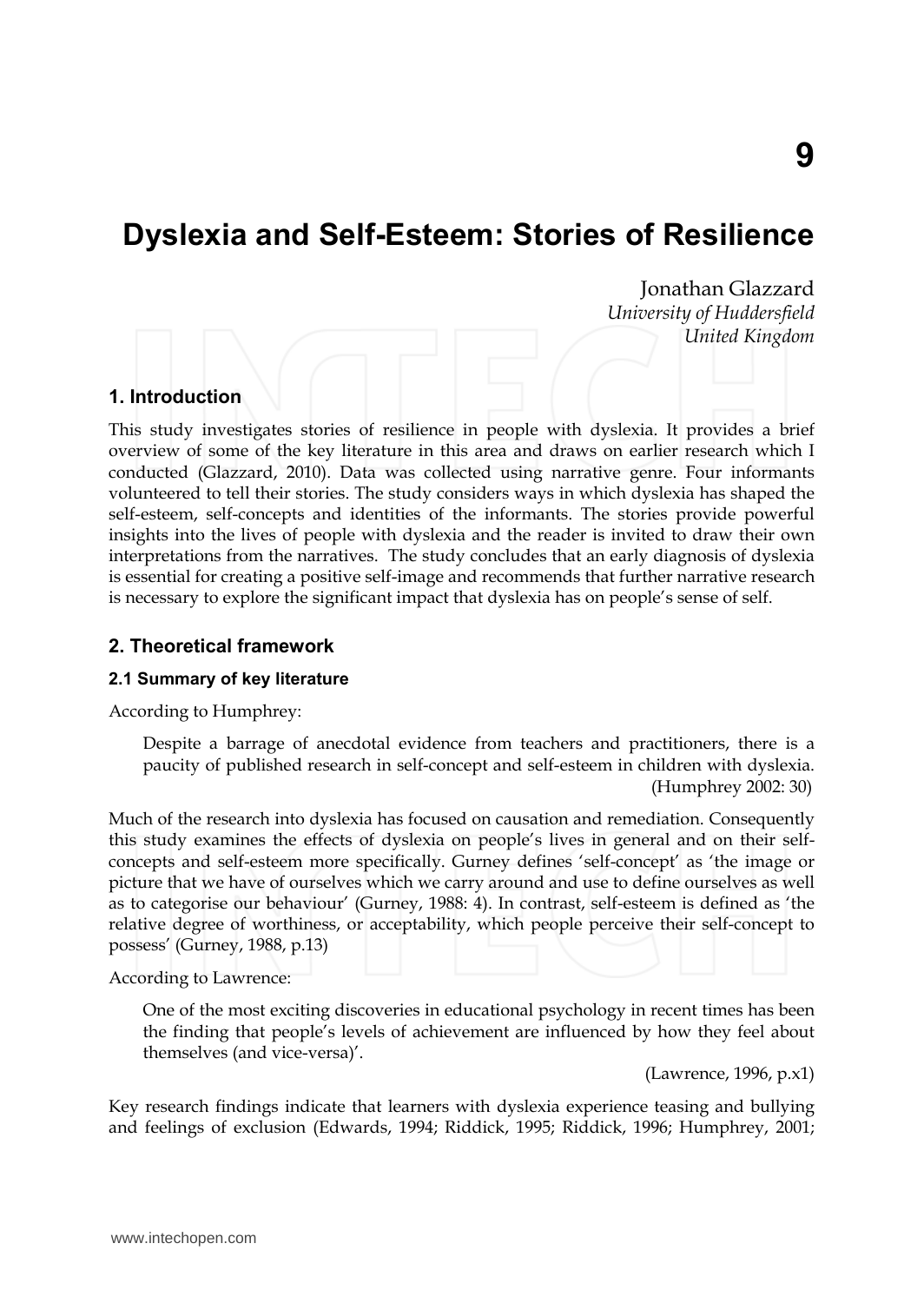Humphrey, 2002; Humphrey, 2003). Unfair treatment by teachers has also been a consistent theme in the literature (Edwards, 1990; Osmond, 1996; Humphrey, 2001; Humphrey and Mullins, 2002; Humphrey, 2003) as well as teacher resistance to the existence of dyslexia (Riddick, 1996).

Osmond (1996) presented case studies with children and adults with dyslexia. According to Osmond 'the worst problem any dyslexic has to face is not reading, writing or even spelling, but a lack of understanding' (1996: 21). Osmond's case study descriptions show evidence of pupils experiencing feelings of anger and frustration with their own difficulties. The reader is provided with vivid descriptions of life experiences using the participants' own words. There is evidence of pupils' efforts being destroyed by teachers and persecution from other pupils (Osmond, 1996, p.21). There is evidence in this research of pupils experiencing anxiety when placed in situations where their difficulties were exposed. Examples of this include forcing pupils to read out in class and being made to leave their regular class for special lessons. Osmond's interviews with the pupils' parents provide evidence of schools and local education authorities adopting dismissive attitudes towards dyslexia. He quotes one parent who said:

I think they regarded us as middle-class pushy parents, probably making too much fuss over a problem that would come right of its own accord…

(Osmond, 1996, p.75)

The case studies which Osmond (1996) describes, provide rich detail of pupils' experiences of living with dyslexia. This detail is essential in order for the reader to develop understanding of what it is truly like to have dyslexia or be a parent of someone with dyslexia.

Edwards (1994) carried out case studies on a sample of eight adolescent boys from a special school for dyslexics where she worked. During her interviews with the students, it became evident that the majority of the participants had suffered extremely bad experiences as a result of having dyslexia. Many of these experiences were related to their education prior to coming to the special school. Indeed, Edwards was deeply shocked by the severity, extent and multiplicity of unpleasant experiences, which the pupils in her study had suffered. She found that five out of the eight boys had been on the receiving end of violence from their teachers, the cause of which they attributed to them having dyslexia. This is alarming. Edwards (1994) also found that seven out of the eight students had been humiliated and 'shown-up' by their teachers and incidents ranged from work being torn up, 'put-downs' and low teacher expectations. Additionally, Edwards (1994) found evidence of teasing and persecution from other students. This was in the form of verbal abuse and tormenting about their dyslexia. Seven of the students registered an extreme lack of confidence and all the students developed behaviour problems at some point.

Edwards' (1994) research provides an insight into the lives of students with dyslexia. Whilst both studies are now dated, they make an important contribution to the knowledge base within this field. Interestingly more recent studies have demonstrated similar findings.

Humphrey's (2002) study into teacher and pupil ratings of self-esteem of pupils with developmental dyslexia also makes an important contribution to the knowledge base on the relationship between dyslexia and self-esteem. Humphrey (2002) gathered data from three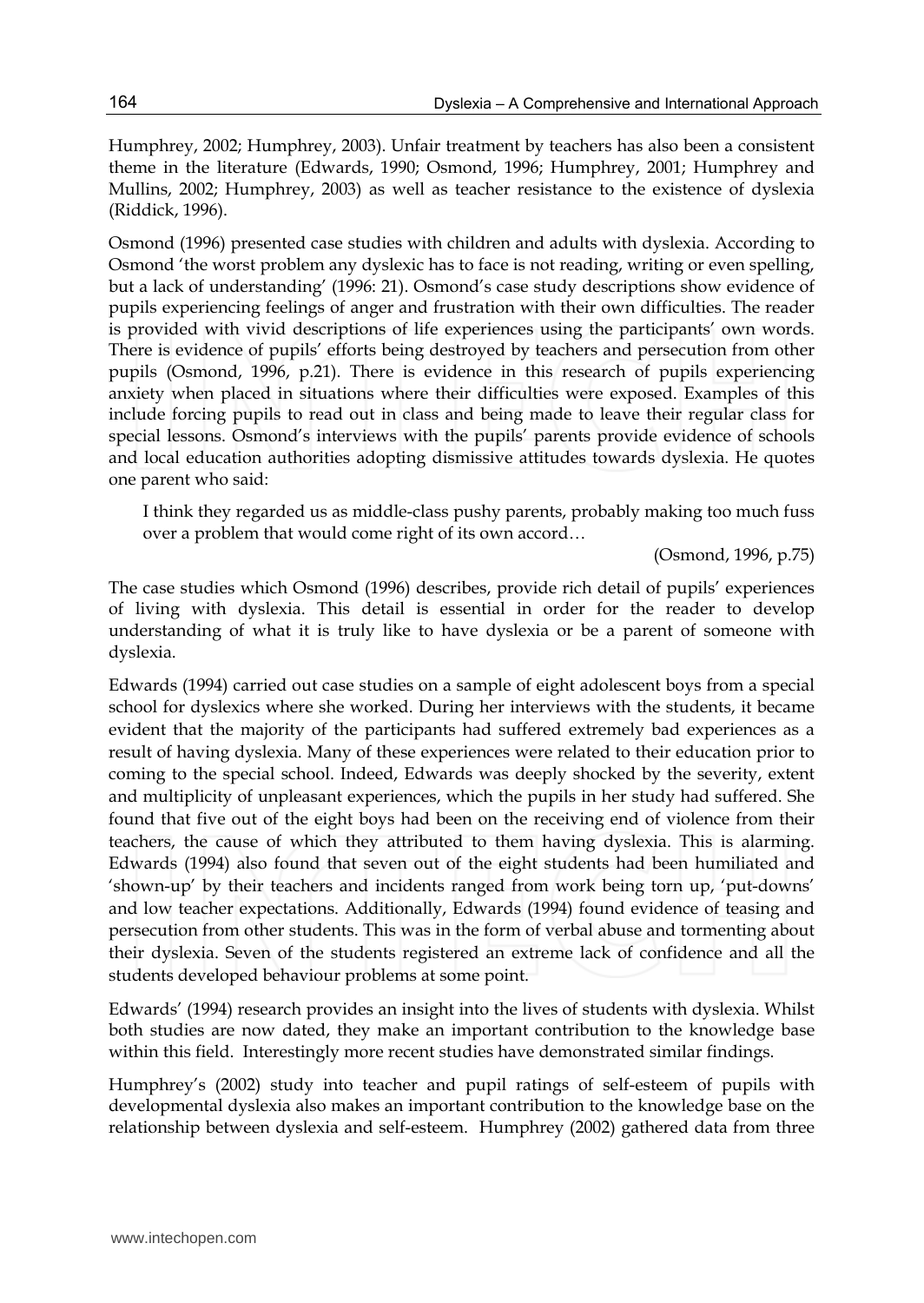groups of pupils. In this study, the pupils ranged in ages between the ages of eight years to fifteen years. One group of pupils with dyslexia were taught in mainstream settings, a second group attended specialist units for specific learning difficulties and a third group formed a control group of pupils who did not have learning difficulties. Teachers' ratings of their pupils' levels of self-esteem were assessed using an adaptation of Lawrence's (1996) self-esteem checklist. Humphrey (2002) used a Likert scale to assess the behavioural manifestations of self-esteem. The teachers who were involved in the research were asked to assess the frequency of each behaviour trait on a four-point scale: 'Never', 'Sometimes', 'Most of the time' and 'Always'. An example of this is that the teacher was asked '*Does he/she make excuses to avoid situations which may be stressful*?' The teacher responded by circling one of the four words. In addition to the teacher ratings of pupil's self-esteem, Humphrey (2002) measured pupils' ratings of self-esteem using the 'semantic differential' method adopted by Richmond (1984). The pupil participants were required to place themselves on a seven-point scale between two opposite adjectives to represent their perception themselves. This relates to Lawrence's (1987) concept of 'self-image'. Humphrey (2002, p.31) provides an example to illustrate this: The pupils were asked for example, to place themselves on a scale of popularity ranging from popular to unpopular with a score of one representing 'extremely popular' to a score of seven indicating 'extremely unpopular'. The scale consisted of ten items. On completion of the initial scale, the pupils were asked to repeat the task but on the second scale, the pupils were required to indicate where they would like to be on the scale. This relates to Lawrence's (1987) concept of 'ideal self'. Humphrey (2002) then calculated the discrepancy scores between the pupils' self-image and ideal image for each item and mean discrepancy scores were then calculated for each group. The results of Humphrey's (2002) teacher ratings indicated that the pupils with dyslexia in mainstream settings and in units were significantly more likely to ask continually for help and reassurance than the pupils in the control group were (Humphrey, 2002, p.32). His findings also indicated that both dyslexic groups were more likely to display timid behaviour and avoid situations of possible stress compared with the pupils in the control group (Humphrey, 2002, p.32). The results of the pupil ratings of self-esteem also produced interesting findings. According to Humphrey (2002), the dyslexic-mainstream group had significantly lower levels of selfesteem than the other two groups in reading ability and writing ability. Humphrey (2002) also found that there was a significant difference in self-esteem related to spelling, intelligence and popularity between the dyslexic mainstream group and the control group, with the mainstream group having significantly lower levels of self-esteem in these three areas. Interestingly, Humphrey (2002) found no significant differences in pupils' ratings of self-esteem between the control group and the group from the specialist units in the areas of reading, spelling, writing, perceptions of intelligence and popularity. Humphrey argues that his results 'support the notion that dyslexia has an effect on the self-esteem of children' (Humphrey 2002, p.34). He argues that his results show differences in the self-concept and self-esteem levels between pupils with dyslexia who are placed in mainstream settings and pupils without learning difficulties. However, he also argues that his research shows that dyslexic pupils who are placed in separate units 'develop more positive self-concepts and levels of self-esteem than those left in mainstream education' (Humphrey 2002, p.34). This could be due to teachers in units having specialist training, more knowledge about selfesteem and smaller class sizes which enable them to spend more time talking to their pupils than their mainstream colleagues. The validity of the findings depends on whether selfesteem remains stable or changes over time and this has been debated in the literature.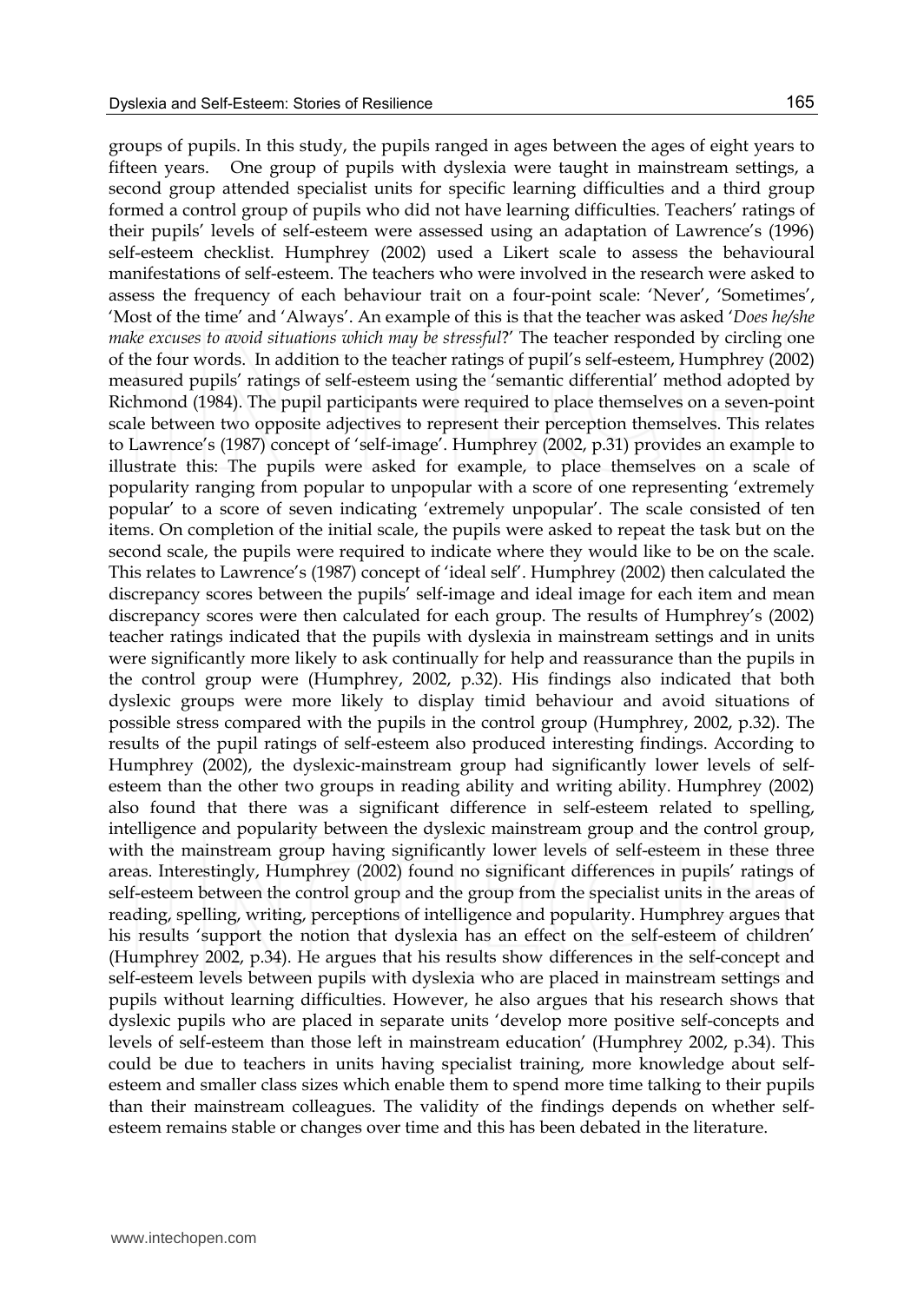Humphrey and Mullins (2002) collected rich qualitative data relating to pupils' individual experiences of dyslexia. They interviewed the pupils about their general self-concept and self-esteem, peer relations, teacher-pupil relations and academic self. This allowed the pupils to have a 'voice' and gave them the opportunity to provide richer information relating to their experiences of being dyslexic than quantitative data was able to supply. They found that around half of the pupils with dyslexia in mainstream settings and special units were regularly bullied or teased about their dyslexia. This is in line with the findings of Edwards (1994) and Riddick (1996). They also found that almost half of the dyslexic pupils in mainstream settings and in special units, prior to their placement, had been 'persecuted' (Humphrey and Mullins 2002, p.7) by their teachers. Indeed, they state that '…many of the participants had been called lazy, stupid or thick by teachers' (Humphrey and Mullins 2002, p.7). This is in line with Dewhirst's finding (1995) who quotes an extract from an interview with a teacher:

**Teacher:** Well…I mean, it's one of those things that has been conjured up by 'pushy parents' for their thick or lazy children; quite often both.

(Dewhirst, 1995 in Riddick, 1996 p.94)

Humphrey and Mullins (2002) found that around one third of the dyslexic mainstream group felt they were 'stupid', 'lazy' or 'thick' (p.8). They also found that one quarter of the dyslexic mainstream group and one third of the dyslexic pupils in special units felt that they were less intelligent than their peers. In addition, they found that in both groups, the pupils felt least confident in situations where their dyslexic tendencies were on display, such as reading out in front of the class. Another interesting finding was that around half of the pupils in both groups indicated a desire to swap places with someone else. The data provides evidence that the pupils with dyslexia in the special units have had negative experiences prior to their placement in the units. According to Humphrey and Mullins (2002) this has left them with 'emotional baggage' (p.10), or what Edwards (1994) refers to as the 'scars' of dyslexia.

The research by Humphrey and Mullins (2002) indicates that the experience of dyslexia can have a negative impact on pupils' self-concept and self-esteem. In addition, they found that pupils with dyslexia tended to attribute success to external factors rather than internal factors (Humphrey and Mullins, 2002), thus illustrating the theory of 'learned helplessness' (Peterson, Maier and Seligman, 1993). Research has indicated that learners with dyslexia attribute success to factors such as teacher quality rather than to their own intelligence (Humphrey and Mullins, 2002). Success is therefore blamed on external factors rather than being perceived as something which can be controlled (Humphrey and Mullins, 2002). This suggests that learners with dyslexia have a very poor internal locus of control. They feel that they are not in control of their own success in relation to learning, due to their own perceived inadequacies. Research has pointed to the link between learned helplessness, attributional style and low self-concept (Butkowsky and Willows, 1980; Humphrey, 2001). In contrast learners without dyslexia blame failure on internal factors such as lack of effort or lack of interest in a subject but not lack of ability, thus protecting their self-concept (Humphrey and Mullins, 2002). This suggests that learners without dyslexia have a very strong locus of control.

Burden and Burdett (2005) focused on pupils' attitudes towards learning and their sense of agency in an independent residential school for pupils with dyslexia. The researchers use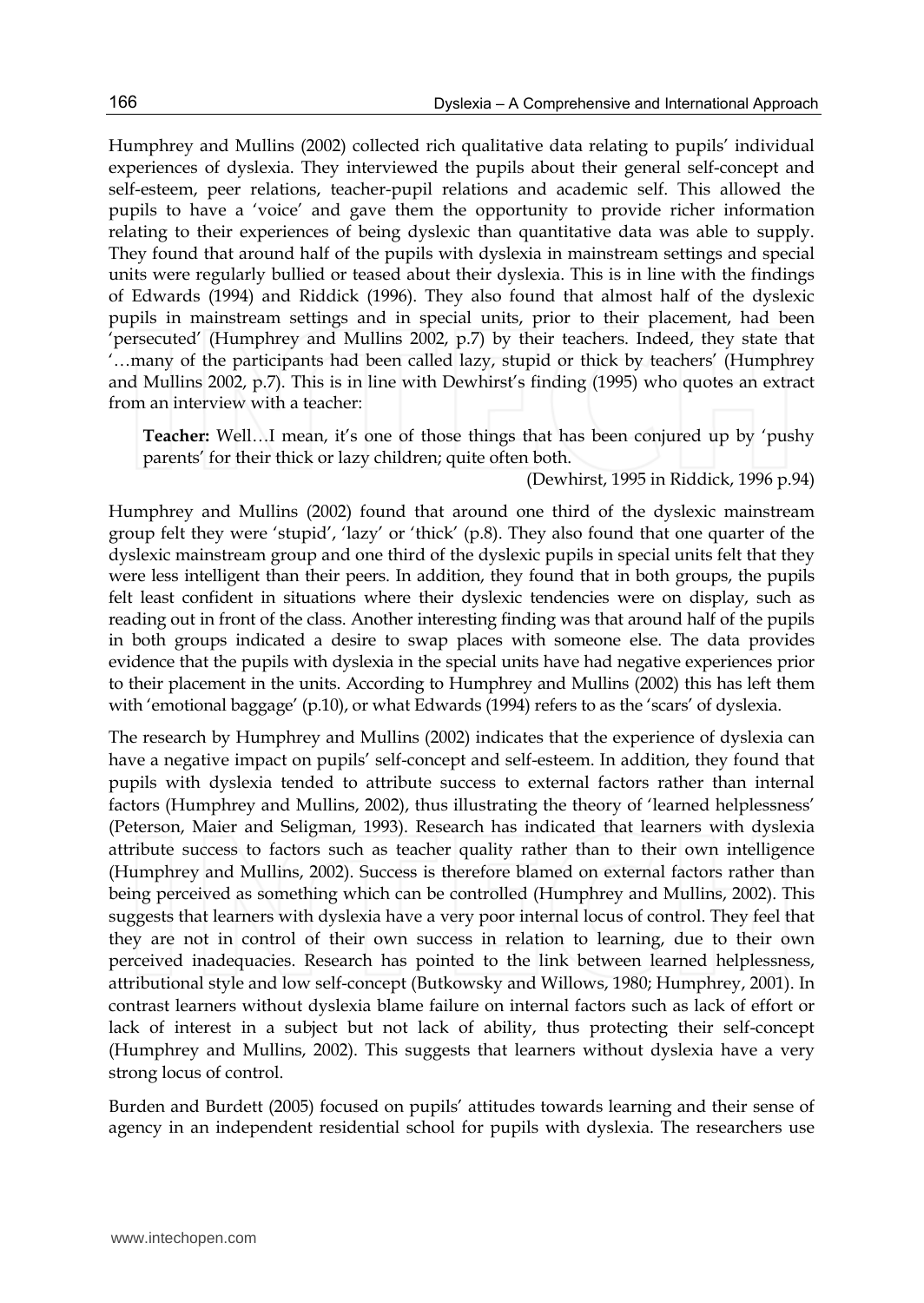their data to challenge the findings by Humphrey and Mullins into the relationship between dyslexia, self-esteem and locus of control. In contrast, Burden and Burdett (2005) found that the pupils with dyslexia had 'highly positive attitudes towards learning' (p.103) and had a strong sense of being in control of their own destinies. The study found that the participants felt in control of their own learning and they felt capable of achieving their ambitions. Thus, the participants had not generally internalised feelings of learned helplessness (Burden and Burdett, 2005).

It is just feasible that similar results might be forthcoming from a comparison group of pupils with dyslexia attending mainstream secondary schools, but we very much doubt it.

(Burden and Burdett, 2005:103)

My own research (Glazzard, 2010) challenges this hypothesis. The mainstream pupils with dyslexia whom I interviewed were all very confident and they attributed this to the diagnosis and ownership of the label. For these pupils the label helped them to explain their difficulties. They realised that they had a specific difficulty and that this was unrelated to intelligence. Prior to the diagnosis their self-esteem was significantly lower than it appeared to be after diagnosis, in part due to negative interactions with peers or teachers. Their selfesteem had been damaged as a result of negative interactions with teachers and peers, although in all cases the parents had worked hard to preserve their self-image (Glazzard, 2010). Research has also indicated that peers are an important source of self-esteem (Kirchner and Vondraek, 1975). My data suggests that the negative influences from both teachers and peers negated the positive support provided by parents (Glazzard, 2010). The diagnosis was a turning point in terms of building up confidence, self-concept and selfesteem and consequently its significance should not be under-estimated. Thus, I concluded that the need for an early diagnosis is therefore crucial in order to stop children from developing learned helplessness.

# **3. Methodology**

I have chosen to use narrative as a methodological tool to explore the effects of dyslexia on self-esteem. In adopting a narrative genre I have used the life history specifically to tell the stories of four people who were diagnosed with dyslexia. I had personal and professional connections with the informants and this is a common thread in life history research. Through my connections with the informants it became evident that dyslexia had had a profound impact on their lives. The stories they tell illustrate the powerful effects of dyslexia on self-esteem and personal identity and what emerged throughout all the stories was the theme of resilience. This theme united all the informants and this formed the basis for selecting the sample.

The life history method emerged in the early part of the twentieth century and was further popularized by the emergence of feminism and the growth of sociology as a discipline. I have chosen to dedicate most of this chapter to telling the stories of my informants and in doing so, I make no apologies. My intention is to privilege the stories that people have told me, to let their voices speak and consequently to allow the reader to make their own sense of the stories they have been told. Clough (2003: 448) believes that narratives should 'challenge their readers to create their own meanings from them'. He believes that the narrative should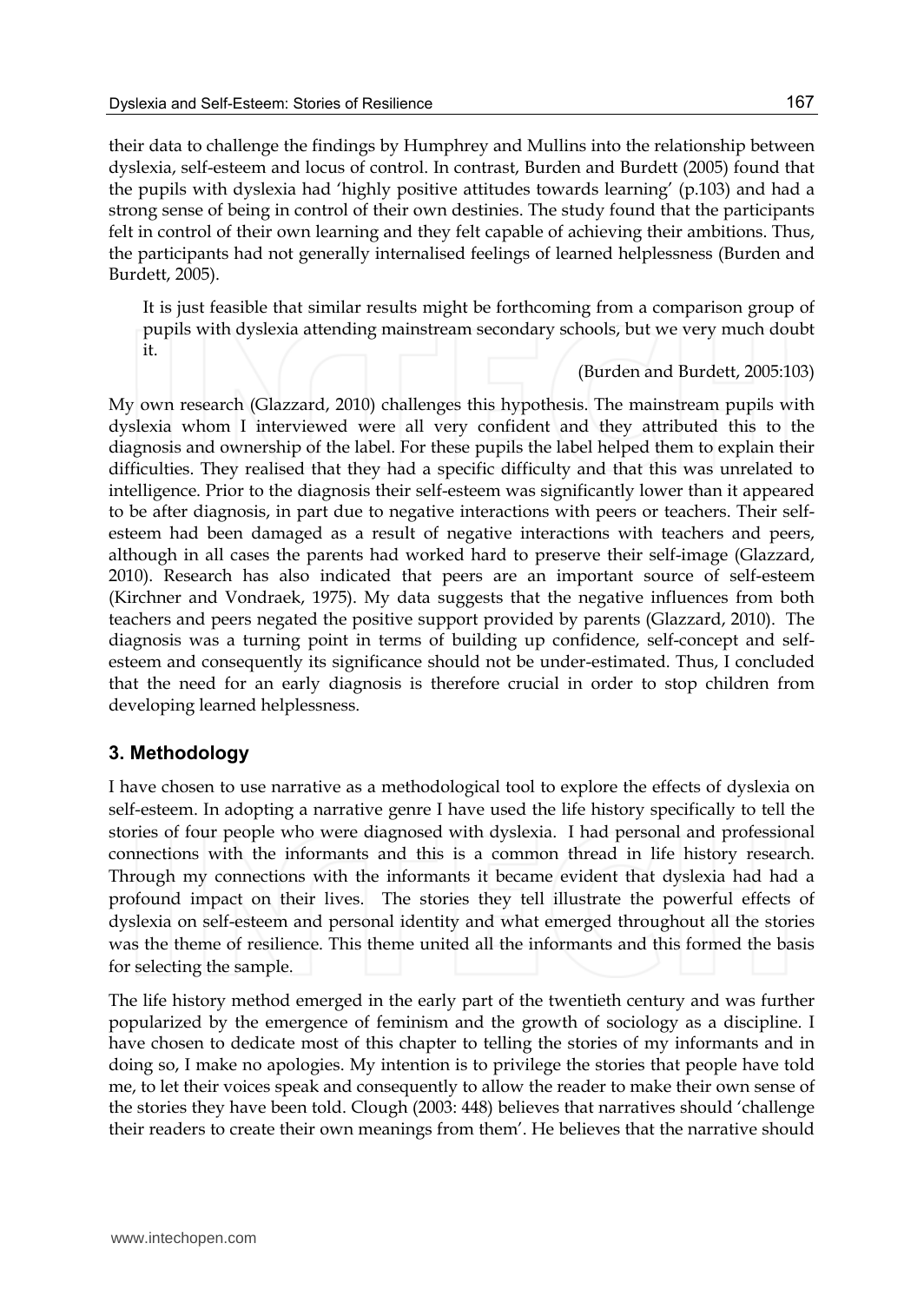'lead the reader to a place where they might begin to search for the meanings and issues that lie behind and surround the story' (Clough, 2003: 448). In keeping my analysis relatively brief, my intention is to allow the reader to make their own sense of the stories that they have been told.

Drawing on Goodson and Sikes (2001) I view a life stories as as stories as told. In contrast my analysis essentially transforms the stories into life histories by exploring the wider contextual discourses which have shaped the lives of my informants. I believe that life histories can expose suffering, pain, misfortune, and injustice in order to 'speak to the heart of social consciousness' (Clough, 2002: 8). According to Goodson and Sikes (2001: 42), 'as social beings we are constantly storying our lives'. People enjoy telling and listening to stories and this renders this approach dynamic in that it has the potential to expose pain and suffering and illuminate the wider political, social and cultural discourses which have shaped people's lives. For my informants this approach can be empowering and emancipatory(Goodson and Sikes, 2001). Bowker (1993) has argued that an age of biography is upon us.

It has been argued that:

…in their nature, already removed from life experiences: they are lives interpreted and made textual. They represent a partial, selective commentary on lived experience.

(Goodson and Sikes, 2001: 16)

In presenting my stories I accept that I have presented partial and edited lives. In choosing specific storylines, I have effectively rejected others (Goodson and Sikes, 2001). This inevitably raises ethical issues around researcher neutrality. However I reject assertions that any research can be objective, neutral or value free (Greenbank, 2003). I am mindful that some critics question the value of approaches that are value-laden, subjective, nongeneralisable (see for example Tooley's critique of educational research, 1998). I am not concerned with such criticisms. In my view stories can serve as powerful research tools by casting lights onto the lived experiences of those whose voices have been silenced and consequently marginalized. I argue that certain criteria used to judge the credibility of a piece of research (for example, objectivity, reliability, validity) are inappropriate indicators for judging the credibility of narrative research. I do not claim that my stories are generalisable but they are stories that others might relate to and consequently for some readers, the stories might ring true to them. In evaluating the quality of this research I hope that my readers choose to evaluate the extent to which the events of the stories engage them, and seem to be true. My intention is for the readers to bring their own interpretations to the stories. Several authors have emphasised that criteria other than objectivity, validity and reliability should be used to judge literary work. For example, Denzin (2003) cites Ellis (2000) who argues that texts should be engaging and have the capacity to evoke thoughts and feelings. Ellis (ibid) argues that texts should include authentic and life-like experiences woven into a good dramatic plot. Two other authors are cited by Denzin (2003), namely, Bochner (2000) and Richardson (2000a and b). Bochner (ibid) wishes to read a story that 'moves me, my heart and belly as well as my head' (cited in Denzin, 2003: 255). Richardson (2000a) is concerned with stories that contribute substantially to our understanding of social life, which are 'a credible account of a cultural, social, individual or communal sense of the "real"' (Richardson, 2000b in Denzin, 2003: 255). Hitchcock and Hughes (2003) refer to the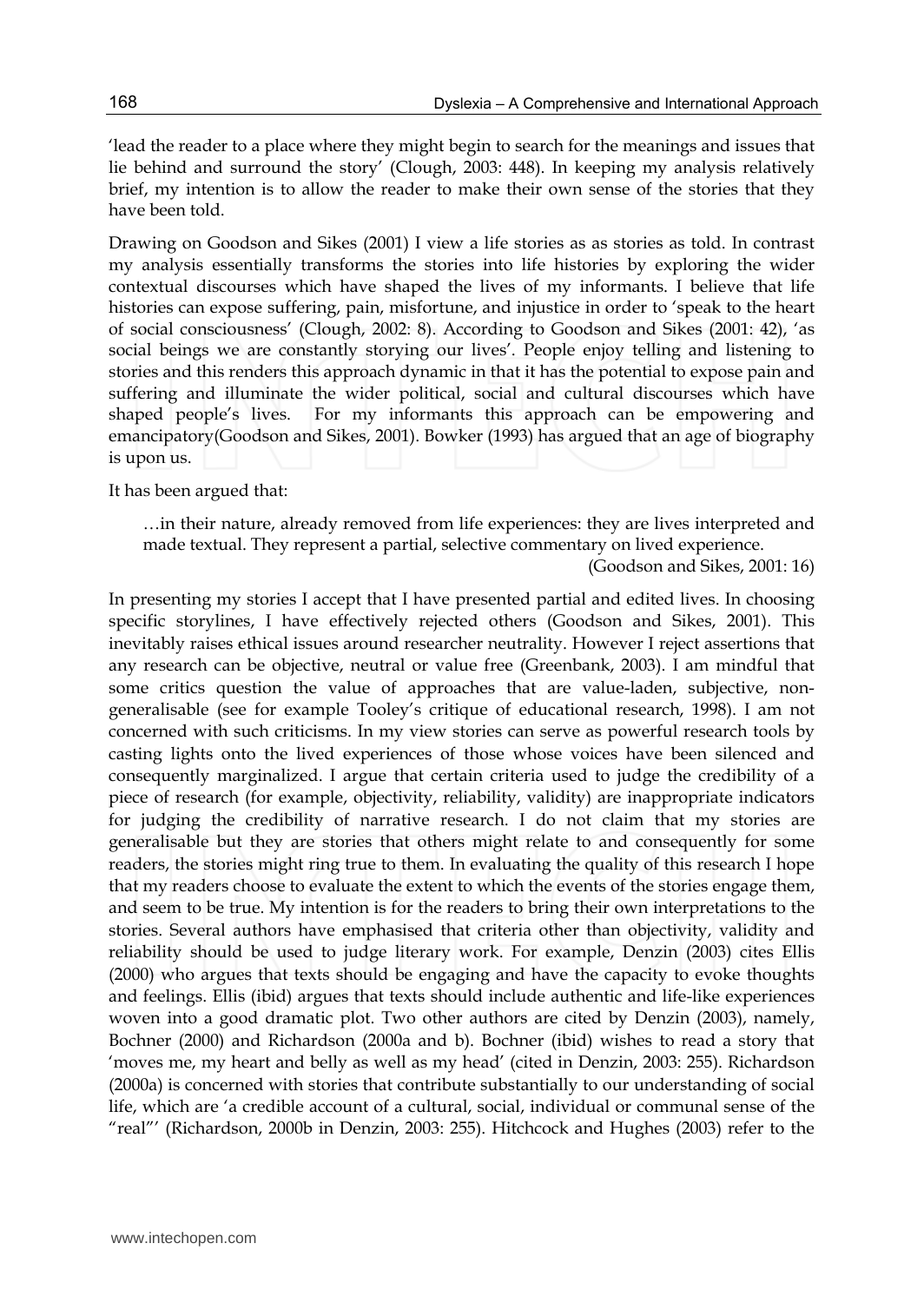criteria of 'authenticity' or the extent to which the events in the story ring true to life. I share these positions and hope that my readers can take something away from the stories I have chosen to present.

# **4. The stories**

# **4.1 Rich**

# **Context:**

*The 1944 Education Act in England emphasised the importance of segregated education for children*  who were deemed to be 'uneducable'. The term 'educationally subnormal' was used to describe *children who had learning difficulties. During the 1960s the disability rights movement emphasised the rights of children with disabilities to a mainstream education. The comprehensive system of education was introduced and the 1970 Education Act facilitated the development of special education units within mainstream schools. There was an increasing acceptance during this time that children with learning difficulties had rights to a good education within mainstream provision.* 

Rich was born in 1959 to a middle class family in South Yorkshire, England. His father was a relatively successful engineer. His mother, whose background was from a working class family in Barnsley, England, had great ambitions for both of her children. She had achieved little in her own life and was seemingly intent on rectifying the situation by driving her children to success at all costs. Rich was, as a young child, placid and somewhat withdrawn. He lacked confidence when faced with social interactions with his peers and in such situations, whenever possible, would stay by the side of his older sibling for comfort and reassurance. In more familiar situations he appeared comfortable. He generally conformed to the expectations of the household, that he should be seen and not heard and other than an occasional confrontation with his sister was in general a very easy going child. Shortly after his birth his mother suffered from severe post natal depression and for the first 18 months of his life Rich and his sister were brought up by their elderly grandparents.

In 1964, 3 months before his 5th birthday, Rich began full time education in a local primary school. From the outset he found this new experience distressing. He spent much of each day choosing to isolate himself from his peers and in tears. His teachers would frequently call upon his older sibling to visit him in his classroom to offer him reassurance. However this only provided temporary consolation, and as soon as she left, the traumas of school life quickly enveloped him again. Rich would stand alone anxiously searching for his older sister during playtimes. His distress was so great that he was unable to develop relationships with his peers. Within only a few months of starting school life it became evident that Rich was struggling with early reading and writing skills. This in turn caused his mother great distress. Her anxieties were evident and these must have been transmitted to her son. However it cannot be doubted that all subsequent events retold in this story were intended to be in his best interests.

Rich seemed unable to grasp the rudiments of the alphabetic code. As children in his class began to make progress and develop a basic knowledge of phoneme/grapheme correspondence, Rich sat in a wilderness, seemingly unable to make sense of it all. His mother set to work cutting graphemes from sticky backed paper and adhering them to his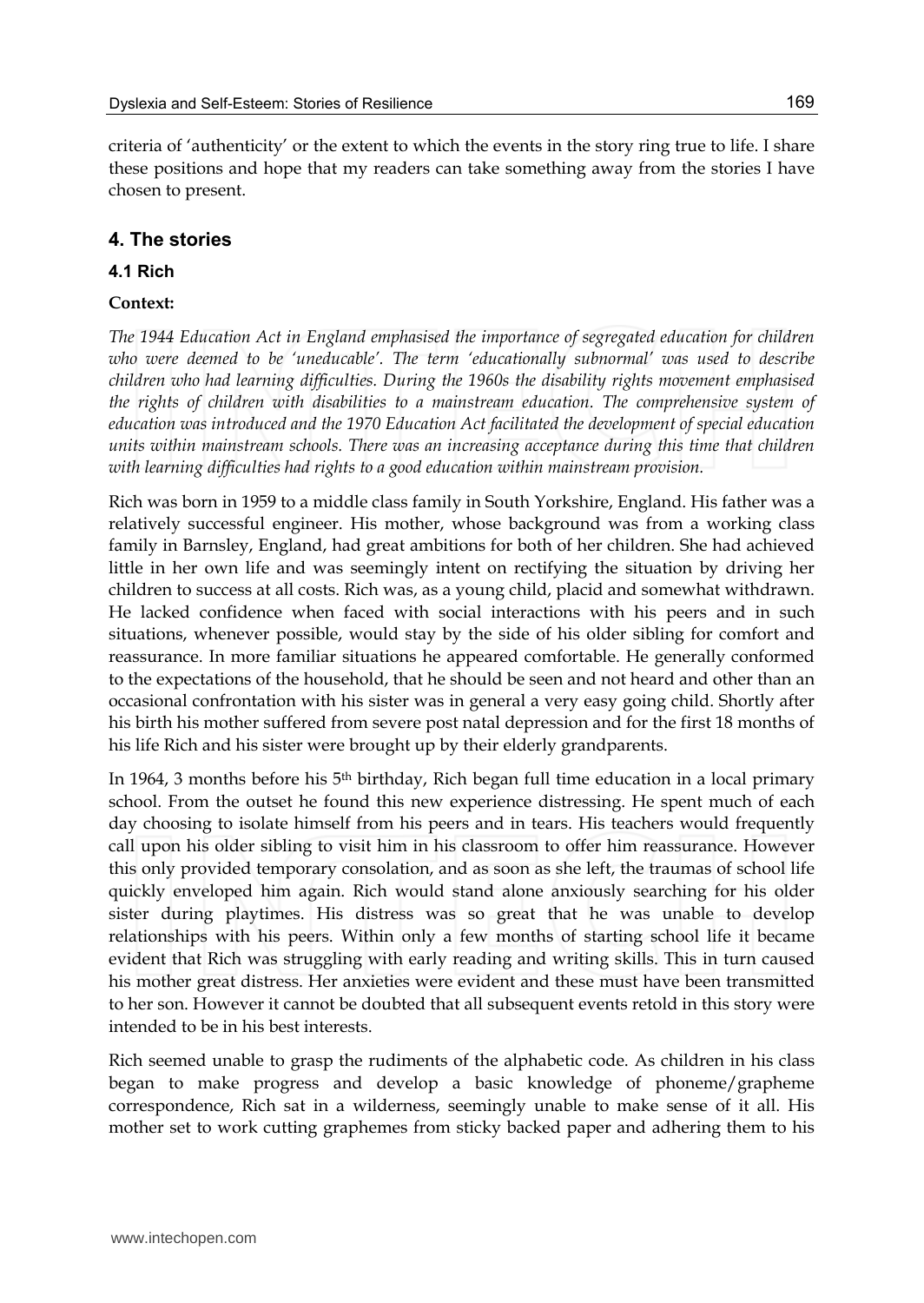bedroom wall in an attempt to support him. Relentlessly his mother subjected him to several coaching sessions each day. These had little or no effect and the alphabetic code continued to remain inaccessible to him. The obvious anxiety and desperation exhibited by his mother, without doubt, was absorbed by Rich who became more withdrawn. Unsurprisingly his behaviour also became more challenging. He would become very uncooperative, refusing to comply with even the most trivial expectations. He would begin to undertake tasks but would rarely complete them. The household became a battle ground and Rich became more and more unhappy and challenging, resulting in his mother becoming increasingly anxious. The downward spiral had begun.

Within a year of Rich starting school his mother contacted a local teacher and weekly private tuition was arranged. Rich was offered exactly the same diet as he was being given at school. There was simply more of it. His private tutor found him difficult to motivate and it was equally difficult to keep him focused on a task. He much preferred to engage with her dog or to engage her in discussions which in her view had little relevance to given tasks and were simply a means of distracting her from the role she had been given. She suggested to Rich's mother that private tuition was not supporting Rich and even indicated that they had so little value that the tuition was of no value and should cease. Rich's mother did not appear to hear such comments and the private tuition continued for a further two years while Rich made very little headway. When he was 7 his private tutor withdrew her services. This was apparently due to her retirement although this is questionable and may have been a means of dismissing her challenging pupil and his equally persistent mother.

Rich continued to display challenging behaviour at home. By now he had begun to feel a failure in many aspects of his life. His initial difficulties were in reading and writing as well as some aspects of maths. He was now perceived by his mother as badly behaved, uncooperative and as having an inability to concentrate. Their relationship was deteriorating rapidly.

The school which Rich attended became the next target. The classes were too big and in the eyes of his mother Rich was simply not receiving enough attention. A private education became the next perceived solution to his difficulties. Smaller class sizes would surely result in more attention being given to Rich and he would quickly make progress. A private school in the city was chosen where Rich would continue his education. He was only 8 years old. The school clearly had reservations about Rich joining their role. These were ignored by Rich's mother and a transfer to this fee paying school was swiftly arranged. Rich hated every day of every week that he attended the school. There were frequent communications from the school in regard to Rich relating to his lack of academic ability. He continued to struggle in school and after only a year he returned to the primary school where he had initially begun his education. He was certainly happy to return there despite the fact that he continued to find reading and writing, particularly difficult.

His secondary education did little to improve the situation. Reports from school consistently made reference to his 'poor' work, lack of concentration and inability to organise the daily demands of school life. Another private tutor was employed to support him but this tutor also quickly expressed concerns and declined to support him further.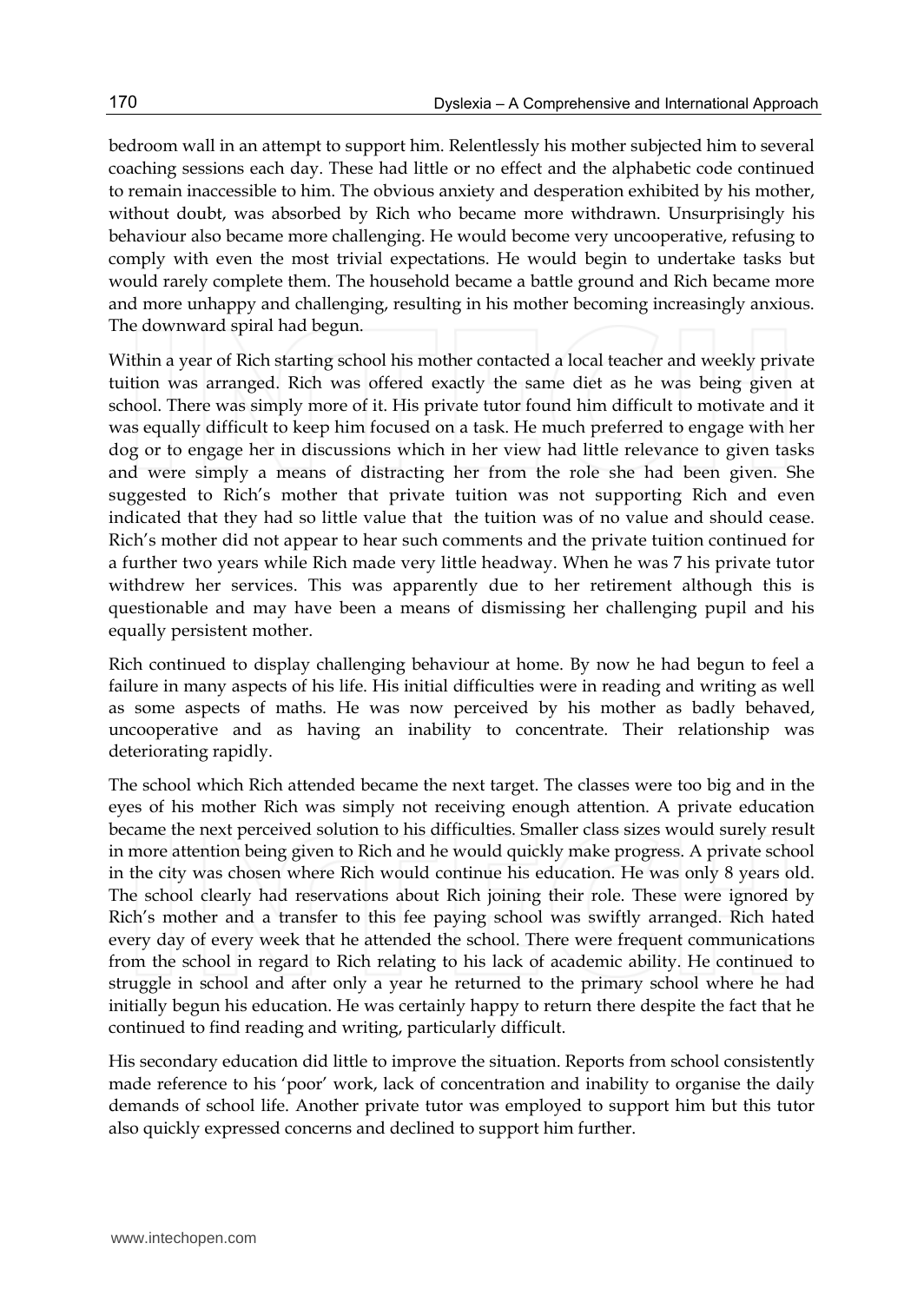*The comments made by Rich's teachers poerfully illustrate the medical model of disability that prevailed during this time. Within-child factors were blamed for Rich's problems. There was no onus on the school to reflect on its policies or practices and make adaptations to cater for Rich's needs. Consequently Rich was labelled as a failure by a schooling system that failed to accept that it played a significant part in the problems that Rich was experiencing.* 

As a teenager, he was reminded on a daily basis of his 'failings'. Homework, which must have already been a challenge for him, heralded a daily battle ground. He was, by now, extremely de-motivated and frequently failed to complete homework. He often denied that any homework had been set. Communication between home and school all those years ago was sadly lacking and this enabled Rich to dodge the bullets until the annual parent's evening when his lies were usually unearthed. He began to truant from school. Everyday tasks were a challenge for him. His mother no longer blamed schools for Rich's difficulties. On a very personal basis his failure was now totally levelled at him. She perceived him as 'difficult' and uncooperative and their relationship was at an all time low. Rich took exams but his grades were poor and he left school at the age of 16. It is only thanks to his father that he managed to acquire a job in the mining industry as a fitter. Within 5 years he was, unfortunately made redundant and for the next ten years did not work again.

Redundancy resulted in Rich living at home with his parents. They were thrust together for 24 hours each day. The relationship between Rich and his mother was one of total conflict. His father was now retired and disabled and such conflicts caused him great stress. The stress placed upon him now resulted in a rapid decline in the relationship between Rich and his father. There were tranquil moments but these would be short lived. The inevitable conflict between Rich and his mother resulted in a snowball effect and would quickly lead to conflict between Rich and his father, who simply wanted peace and quiet.

Over the next 10 years Rich was perceived as the centre and cause of all conflicts within the household. He applied for several new jobs which would inevitably lead to renewed conflicts as he struggled to complete applications forms. His father would write them for him but he found it difficult to copy what had been written. Time and again a new form had to be sent for before yet another error was made as he tried to copy onto the form. Arguments and verbal abuse would follow.

Life continued in the vain for several years. How the family existed on a day to day basis under the same roof is nothing short of miraculous. In 1991 Rich's father suffered his final illness. It was a surprise to his family that although his father's death was imminent Rich made no attempts to visit him in the hospital. This was in fact to be the turning point in Rich's life. He was informed of his father's death. He chose not to be present at the funeral. Rich made one last visit to his home several weeks after his father's funeral. There was another dispute with his mother who ordered Rich out of the house. Twenty years later Rich has never been seen by any members of his family since that day. No-one has any idea of his whereabouts. He has simply vanished without trace. His mother is left distraught by the absence of her son, seemingly confused by his ability to cut himself off from his family. Rich, however, is happy and well. In 1959 there was seemingly little support or understanding of children with dyslexia. For Rich there was additionally little support or comfort offered by his parents. He simply made his escape to begin a new life. There is a plethora of support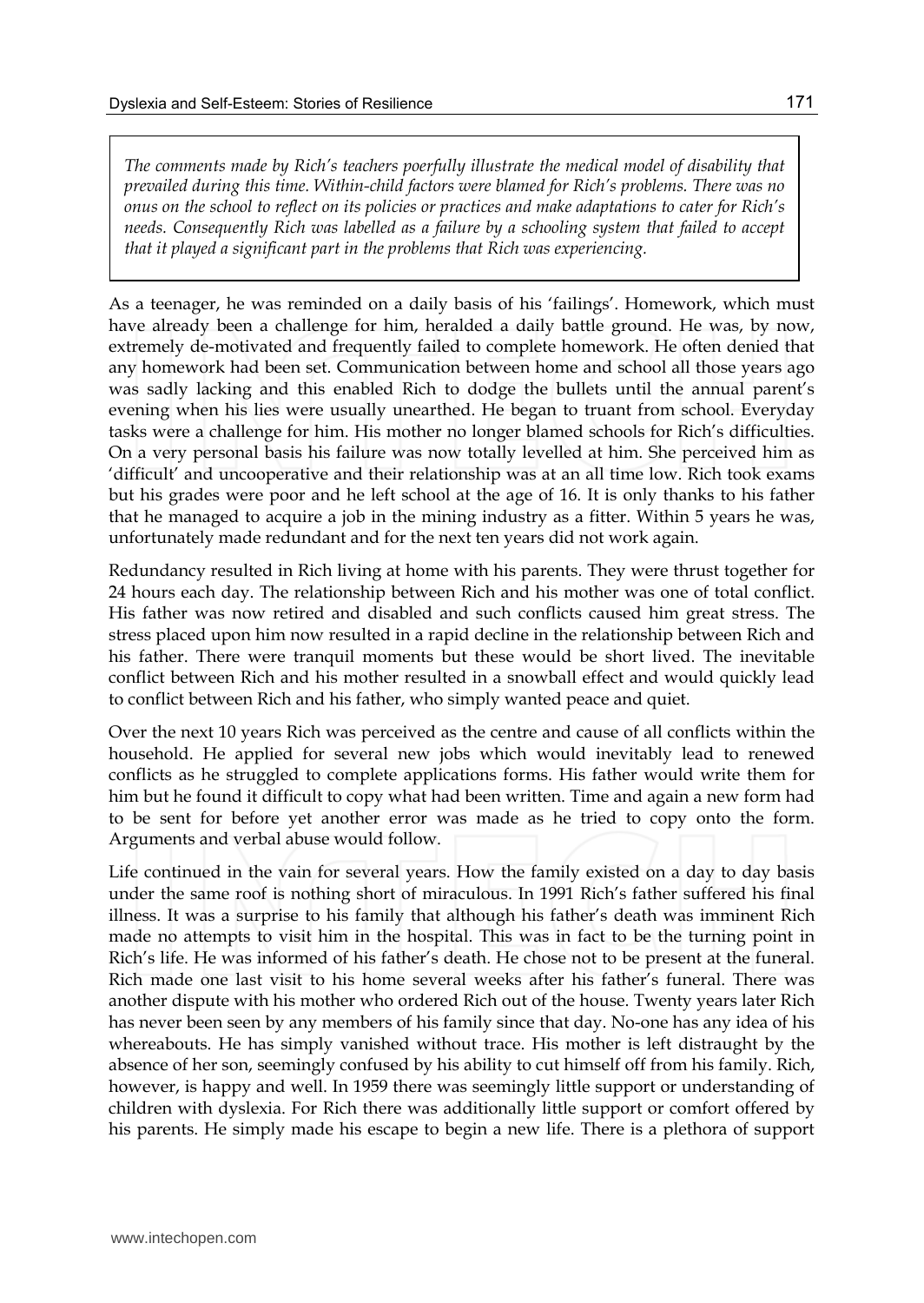which he can now access to overcome his difficulties. Rich was never diagnosed as having dyslexia. This could well have remained the case today. He did, however, encounter severe difficulties in both reading and writing. He faced an uphill struggle, but, having left his old life behind him, he has successfully made a transition to a life in which he has managed to overcome his difficulties in peace and without judgement.

*At the time when Rich went to school in the 1960s and 1970s there was no assumption that a child's learning difficulties could be the product of a schooling system that has failed to meet the needs of a child. The medical discourse located the problems firmly within the child. Had Rich attended school in the late 1990s rather than in the 1960s his story could have had a very different ending. Rich was ultimately failed by a system of education that assumed he was responsible for his own problems. The inclusion agenda, in contrast, places an onus on schools to be practive in meeting children's individual learning needs.* 

# **4.2 James**

#### **Context:**

*The Warnock Report (Warnock, 1978) examined the education of handicapped pupils and recommended the concept of 'handicap' be replaced by the term 'special educational needs'. The report recommended the integration of pupils with special educational needs into mainstream schools and classes and it emphasised the importance of parent partnership and an expansion in the role of local authority support services to support the needs of children with specific needs. The 1981 Education Act established the concept of integration and the statementing process. This process (which still exists today in the UK) involves local education authorities in conducting an assessment of the child to identify their specific needs. If the needs are severe, local authorities issue statements of special educational needs which set out the statutory educational entitlements that the school and Local Authority must provide to ensure that a child's needs are met. The 1988 Education Act saw the introduction of a National Curriculum which became an entitlement for all children, irrespective of the type of school that a child attended. In 1989 the United Nations Rights of the Child emphasised the social and educational inclusion of children with special educational needs and disabilities. The 1994 UNESCO Salamanca Statement emphasised the rights of all children to an education and the important role that mainstreaming can play in combating discriminatory attitudes. The 1993 Education Act resulted in the first Code of Practice. This led to the introduction of a named person within schools who was responsible for the education of children with special educational needs, the special educational needs coordinator (SENCO).* 

James is 28 years old. He is the eldest child from a marriage between 2 teachers. James views his life today as happy and secure and he eagerly looks towards the future with great optimism. He is no different in many respects to thousands of people of the same age. Life is good and the future looks bright. So what makes James and his enthusiasm for life different? In reality James has travelled a very long and often turbulent journey. It is that journey that has made James the young man he is today. His journey has paved the way to what he now believes to be a future abounding with renewed optimism.

James was born in Sheffield, England in 1983. He was the first child of a middle class couple and his arrival in the world was welcomed and celebrated by both his parents and their extended families.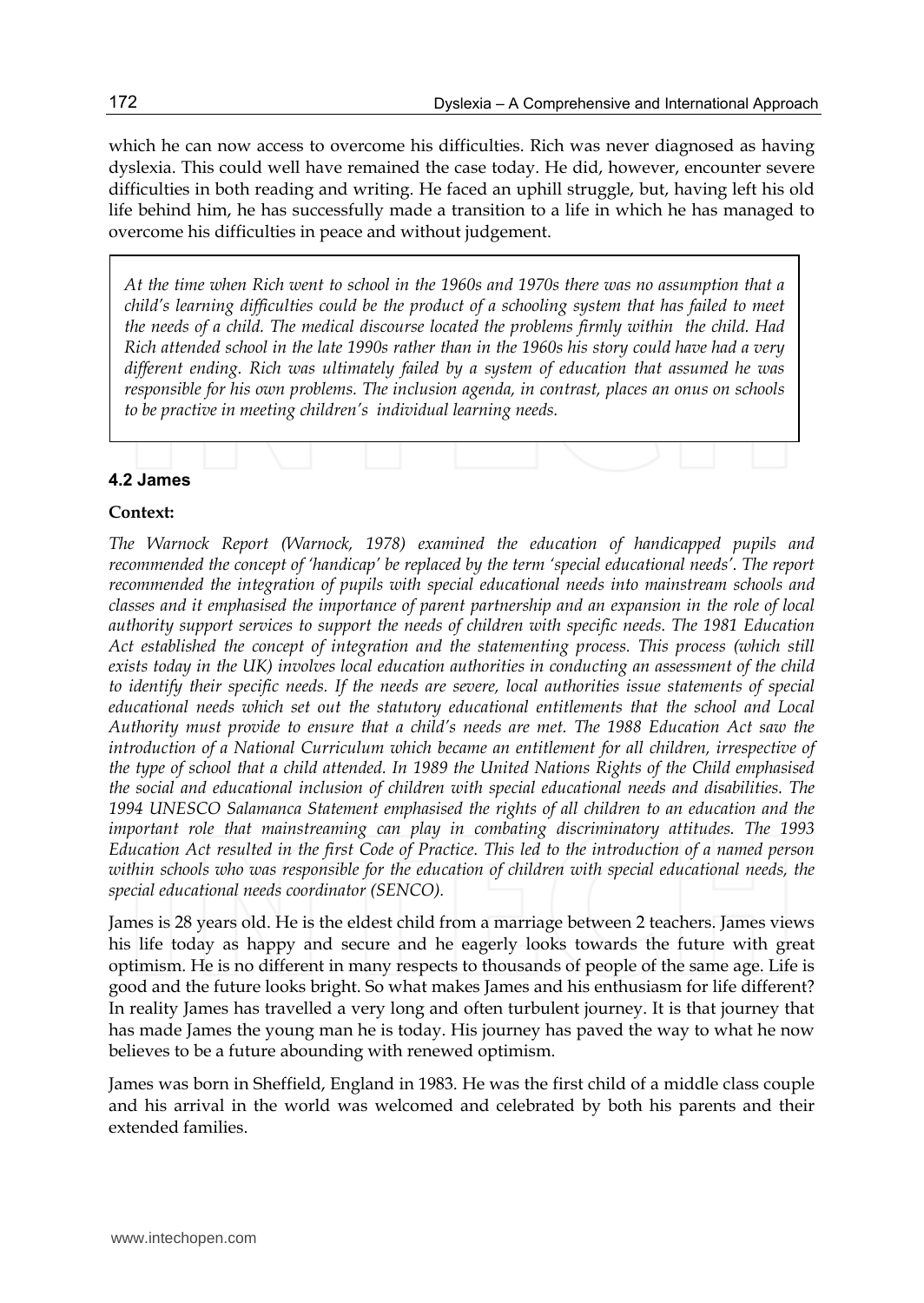James was not the easiest baby. He was born at 36 weeks and spent the first month of his life in intensive care. He rapidly made progress and was discharged from the hospital to return home with his parents. In terms of sleeping he was a challenge for his young parents and from the early weeks of his life would sleep for only three hours before waking. This continued until James began full time education shortly prior to his 5th birthday. The school he attended was placed in a very middle class catchment area and systems in the school can only be described as traditional. James had always been an extremely active child. His energy levels seemingly had no bounds. He was inquisitive, the world was exciting and every waking moment was a journey of exploration and intrigue. Life was full of questions. He had a genuine love of books and the times he frequently shared these with his parents were undoubtedly the only occasions on which he ever sat still. School life was not the easiest of transitions for James. Suddenly there was an expectation that he would sit still and listen for extended periods of time. He asked copious questions and within weeks he was already labeled as difficult to motivate. The questions he asked were viewed a challenge to authority. On one occasion he had spent an entire Friday afternoon immersed in developing a model. As the school day drew to a close he was asked to disassemble his creation. He enquired as to whether or not he could leave his construction and complete it the following week. This was viewed as challenging behaviour and communications with his mother quickly followed. His teacher was clearly none too impressed. James was happy when engaged in practical tasks. Such opportunities rarely presented themselves and he quickly developed a reputation for being a disruptive influence on his peers. His parents endeavored to offer James additional support at home. They would concede to this day that James much preferred situations in which learning was active and as teachers made every effort to capitalize on this need to engage him in his learning. James enjoyed a degree of success although he was clearly falling behind his peers in terms of his attainment in school. Life was for living, life was fun and quickly James became the class clown. He was by no means a naughty child. He could best be described as a rogue and both at home and at school he would often test the boundaries and needed to know exactly where those boundaries were. His antics gained him huge popularity with his male peers and he loved the attention. In retrospect it was clear that James was a square peg in a round hole. The educational establishment chosen for him did not effectively meet either his needs or his preferred learning style. He spent many play times completing unfinished work. James clearly found acquiring both early reading and writing skills challenging. He worked slowly and was made to complete one task set by his teachers before beginning and completing the next. To enable him to do so he often missed the elements of the curriculum that he so enjoyed such as physical education. and technology. Consequently he spent the most part of each day tied to a desk, trudging through endless reading and writing tasks that he clearly hated and found very challenging. There were few opportunities for him to express himself or to engage in physical activities which he clearly needed. James gravitated towards children with similar personalities. They often came from backgrounds which were very dissimilar to his own and such children did not enjoy the support of parents like those of James. He found a common ground with these children and was thrilled by their antics and freedoms in life. His parents continued to work with James and also to work alongside the school to support him. James at the very least raised a few eyebrows amongst his teachers. By the age of 8 he encountered one very severe teacher who was prepared to make absolutely no adjustments to her 30 years of practice to accommodate the likes of James. Her systems and approaches were extraordinarily rigid and there was absolutely no room for manoevre. His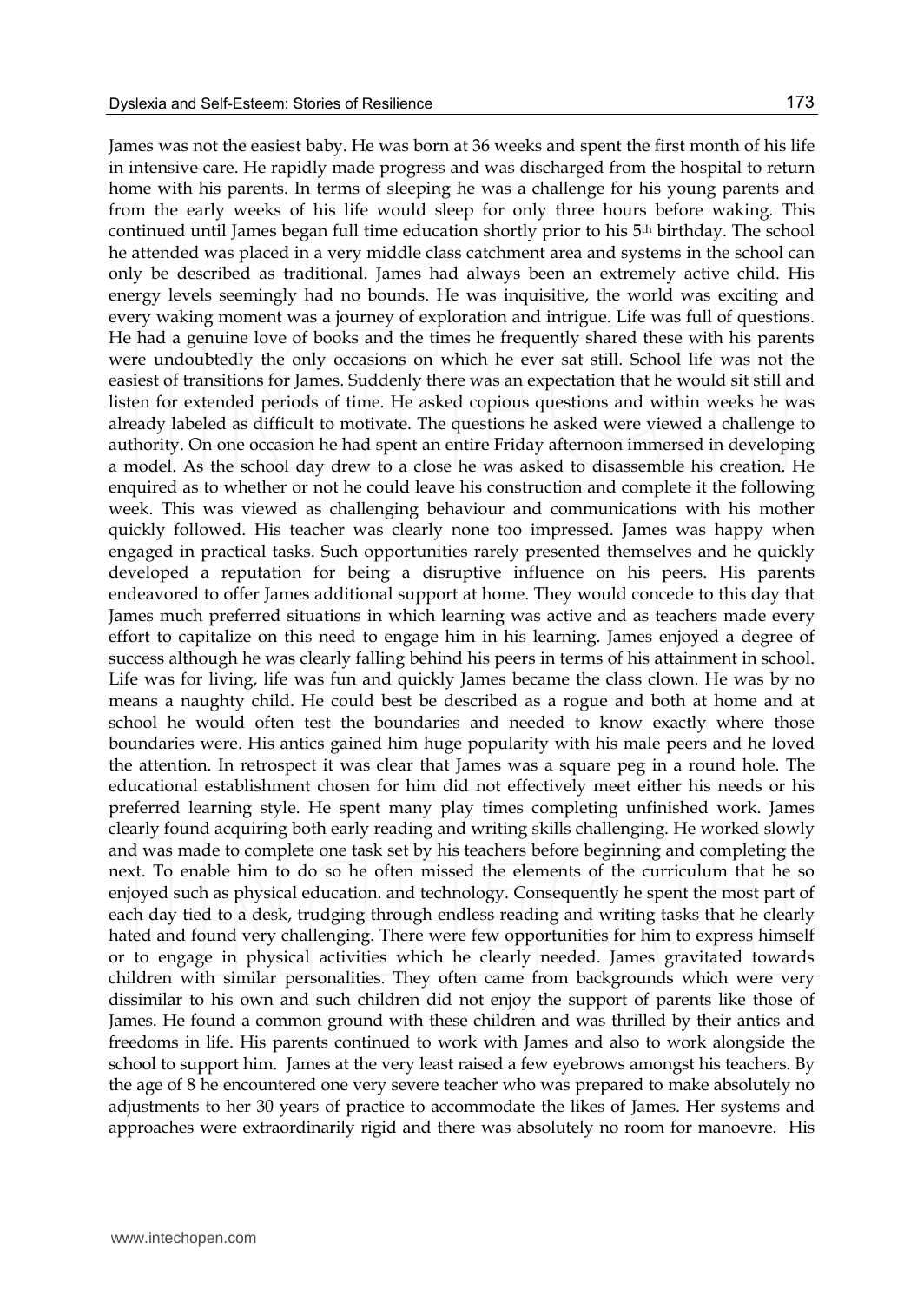mother later recalled the ways in which she had attempted to work in collaboration with this same teacher. She accepted, as a teacher herself, that James may not be the easiest or most willing child to educate. To some degree this teacher did enjoy a modicum of success with James. He was indeed terrified of her and would make every effort to complete written tasks. She required a written product at the end of every lesson and was perhaps the first teacher to ever successfully extract this from James. James spent much of his days in school seated alone. By now he was clearly operating at a level below that of the majority of his peers. He was however increasingly sharing, what he perceived to be, his current new found success with his mother. At the end of the academic year there was an annual parents' evening and with a new found optimism James' mother attended a meeting with the teacher. James' mother, although dubious about the teaching styles of the class teacher, did acknowledge the change in her son who by his accounts was seemingly more focused in his work and making progress. The meeting began. A torrent of negative attitudes in relation to James was all that his mother was offered. Yes he was completing writing tasks but, but, but….his writing was untidy, he could not spell words correctly even though they had been learned by him a month before. His reading was not fluent; he was only really focused when he was making things or 'playing' on a computer. The result of this conversation was an unexpected and unrehearsed outburst from James' mother. She had listened to a torrent of negative comments about her son from the very beginning of the conversation; she had not heard one positive comment. As if from no where James' mother halted the conversation and enquired as to whether the teacher had any positive comment whatsoever to make in relation to James. Stunned the teacher confirmed that James was both a polite and kind child. He was able to share and always carefully considered the needs of others. 'Thank you' his mother replied before explaining that she felt that James indeed needed to be aware of the ways in which he could make improvements to his work but that he must also be made aware of his strengths. She wished to communicate both to him on her return home. She then terminated the meeting thanking the teacher for advising her of the areas in which James needed to focus but most importantly for identifying some positive aspects of his nature.

For the next 2 years James slowly built on his progress in reading and writing. His reading was slow and he often read 'new' words using an over reliance on a phonological approach. Indeed when writing phonics was the prime approach he used to aid spelling. His mother continued to engage James in exciting first hand experiences at home in a continuing effort to both support and motivate him. She was now convinced that James, although very distractible, was also facing a genuine difficulty in acquiring skills in both reading and writing.

*James' experiences at primary school illustrate the dominant discourse of integration that was prevalent in the 1980s following the publication of the Warnock Report and the 1981 Education Act. Integration placed an onus on James to assimilate into a system of education that did not address his specific needs. The result was that James became demotivated and began to disengage with education. Within the discourse of integration there was no onus on the teacher or school to make any adaptation to practices and the medical model dominated traditional thinking around special educational needs*

As James began his final year in primary school he was to meet a teacher who he recalls with total admiration to this day. For the first time in his relatively young life James was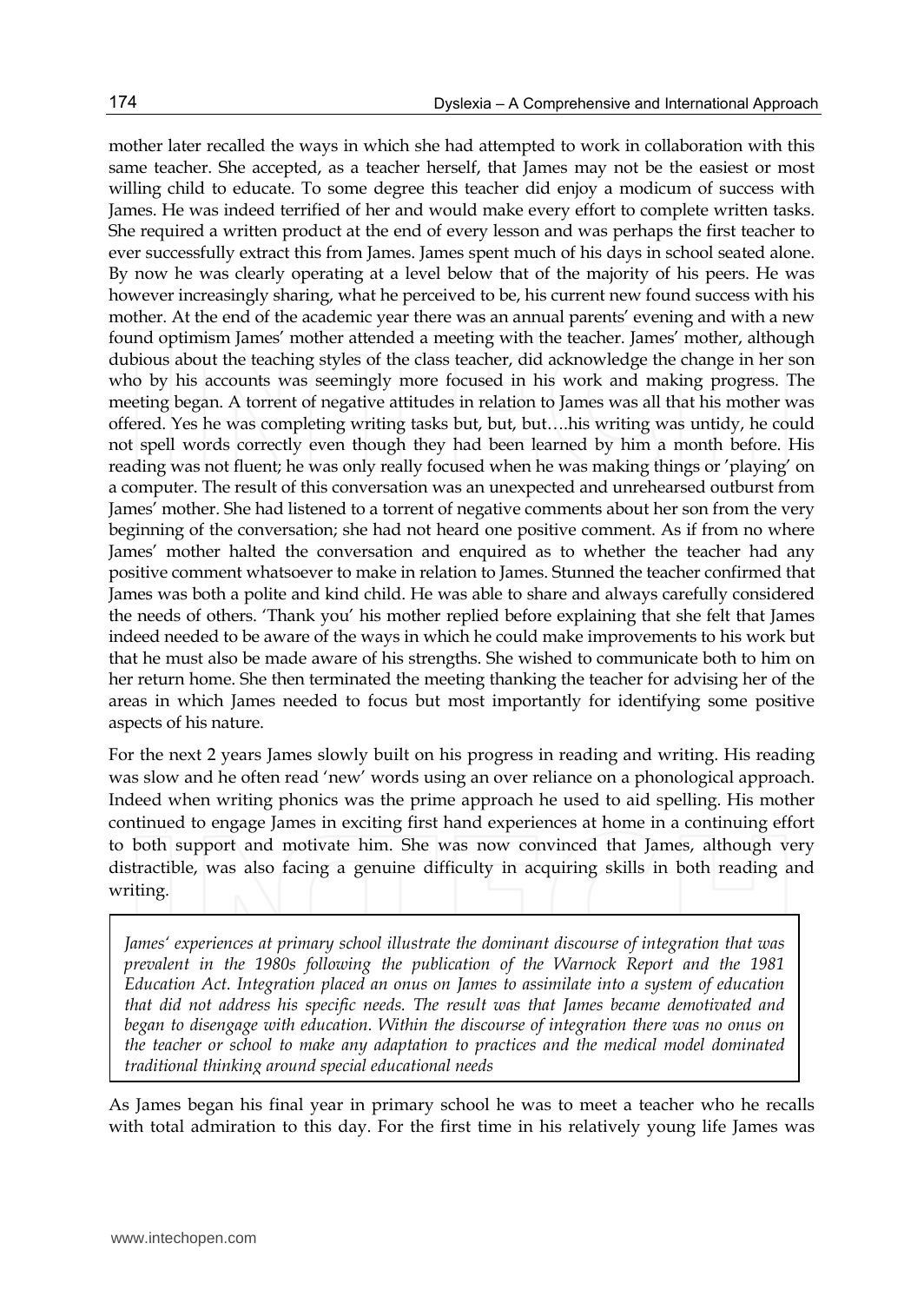made acutely aware of his strengths. As with other teachers she identified his interests and strengths. Unlike previous teachers she capitalized on his strengths and interests. This same teacher embraced his enthusiasm for computers. James was no longer expected to record all of his work through pen and paper. He was encouraged to record much of it through word processing. This was of course well received by James. Writing was no longer a chore and became more enjoyable. This new approach however clearly began to identify that James did indeed experience genuine difficulties in spelling and writing. He was now happy to engage in the process and it became easier to identify his difficulties. James had without doubt mastered the basics of the alphabetic code, however as he was now approaching his 11th birthday his work clearly identified his over reliance on phonics as the prime approach to spelling new words. The teacher was fascinated by what she had discovered and in discussions with James' mother expressed her concerns that James was showing all the signs of having surface dyslexia. This year in school was, for James, the happiest to date. He worked with enthusiasm as his teacher celebrated his achievements but he was now also able to acknowledge his difficulties and worked tirelessly to overcome these by sharing them with a supportive mentor. As the time to move to secondary education quickly approached this information was shared with the receiving school. James' future suddenly took on a whole new and positive meaning.

The final year in primary school quickly became a distant memory of a successful and motivating time in James' life. The days of despair returned on his transfer to secondary school. His difficulties with both reading and writing were rapidly identified again. This of course was a positive beginning to his life in a new school. Surely James would continue to receive the support he needed. The reality was to the contrary. He was once again perceived to be failing and there were few support systems in place. Within only a few weeks James was again in the role of the class clown. He lacked focus in most lessons and failed to complete tasks that involved written work. Homework was rarely completed and again he gravitated towards other disruptive influences. During one parents' evening he was described by one teacher as the most stupid child she had ever met. His efforts now focused on having fun, taking risks and he came under the spell of peer pressure. James was excluded from school for taking alcohol onto the premises to drink with friends during the dinner time break. A watch with an alarm was deliberately set by him to coincide with the middle of a mathematics lesson. He was cautioned but repeated the prank the following week At home, despite the best efforts of his parents, he refused to complete homework. He had given up on school and was now relishing the excitement of testing and breaking rules and boundaries. A significant act of defiance is often recalled by his parents. They had negotiated a contract with him as vital examinations approached. He was to focus on revision during the day and could then enjoy time with friends in the evening. One night James prepared to leave the house to meet friends. He had not revised for his exams during the day. He was now 15 years old. His departure was stalled by his father. James had broken their contract and would not be allowed to meet his friends that night. In an act of total defiance James left the house. He never returned that night and it was only on the afternoon of the following day that he came home. His parents felt that this one incident was a turning point. James had realized that he was ultimately in control of his own life. He coped with the confrontations that followed his challenges to authority and when they were over he challenged it again. When he was just 14 his mother noticed a dramatic change in his behaviour and his personality. Intuitively she knew that such changes could well be the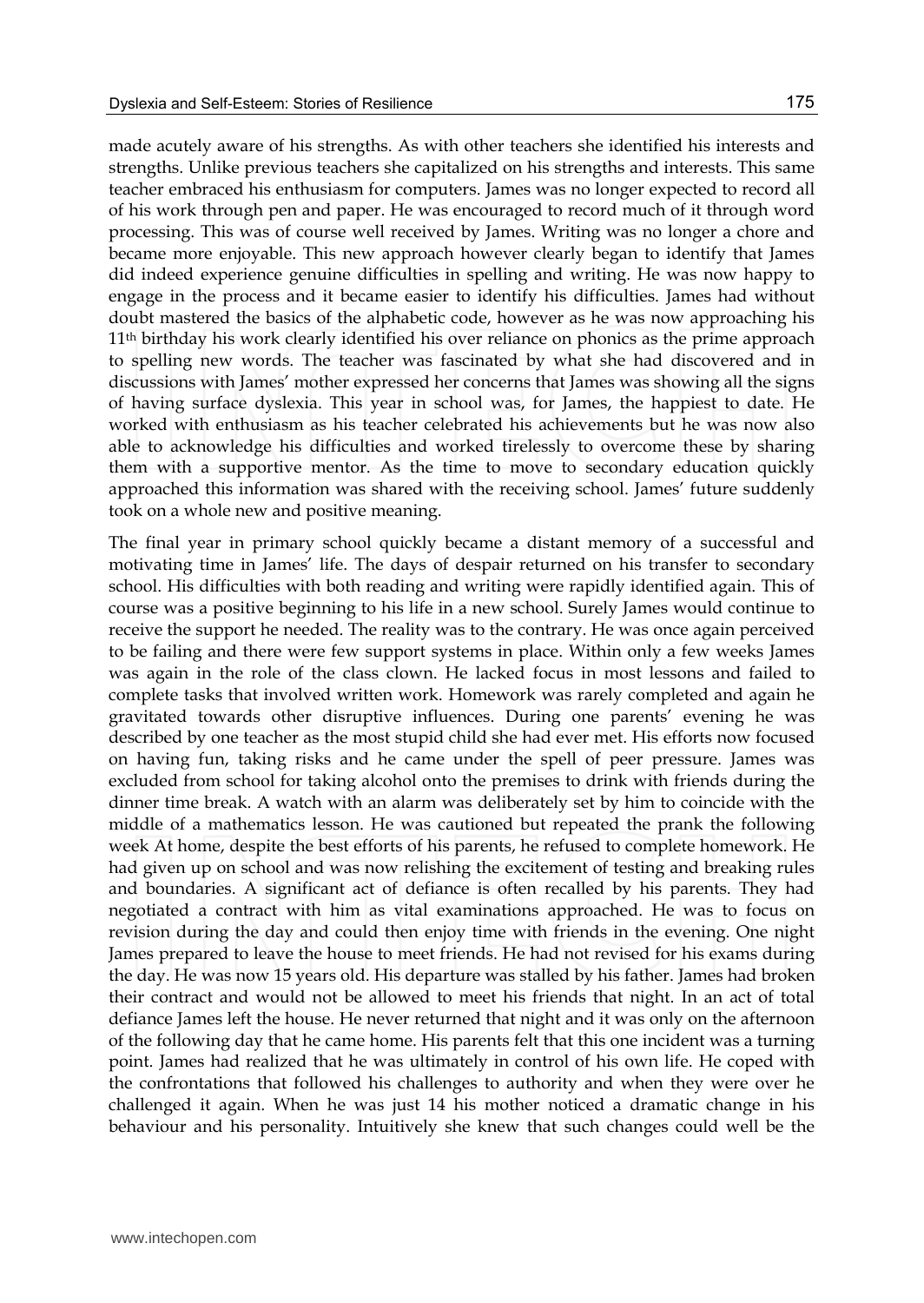result of James experimenting with drugs. His father was far from receptive to this suggestion. James quickly identified and capitalized on such opposing opinions and skillfully used them to his advantage. He portrayed his mother as a crazed individual which compounded his father's view that indeed she was paranoid. The marriage did not survive this ordeal and James' parents separated. James and his sister stayed with their mother whilst their father moved on to pastures new. Indeed only two months after the separation James was 'outed' as a drug addict. Family life became very turbulent and strained. His younger sister also suffered as a result of his habit which now revolved around heroine. She was arrested when police forced entry into the house. She lived the nightmare of police knocking on the door in the middle of the night. He fraudulently took several thousand pounds from his mother's account. Eventually his mother was faced with the dilemma of meeting the needs of both of her children. Her decision was difficult but unavoidable and James moved out to live with his father.

*James' experiences at secondary school in the early 1990s illustrate the dominant discourse of integration. James was perceived by his teachers to be a failure. There was no onus on the school to be proactive by making adaptations to meet James' educational needs. Consequently James was stigmatised and marginalised by an education system that was based on a medical model of disability. This had disastrous consequences for James and his parents, as illustrated in the events below.* 

The years that followed were turbulent years in so many different respects for the different members of James' family. James divorced himself from his mother for much of the next 7 years. There were meetings and telephone conversations. James was admitted to hospitals on several occasions with life threatening conditions and his mother was always present and James was glad to see her. His parents recalled the stresses felt by both themselves and James during his admittance to hospital. In the main the system was supportive. James would be prescribed methadone. It was rarely administered 'on time' and James would quickly begin to suffer from withdrawal symptoms, threatening to discharge himself from the hospital. Frequently hospital staff refused to communicate with James' parents in relation to his drug addiction. In attempts to ensure that James remained in hospital to receive treatment for life threatening conditions they found themselves in the unthinkable position of collecting heroine for him. Once discharged from hospital he went back to his chosen lifestyle which was financially supported by his father in an attempt to prevent James from thieving to finance his habit. To a certain extent such financial support did minimize the number of occasions on which James became involved with the police although there were several occasions on which he was arrested and he was, on one occasion charged with shop lifting.

During this time James entered into a relationship and within 18 months his son was born. On the day his son was born James was himself in hospital awaiting major surgery and was unable to be present at his son's birth. The relationship floundered. James gave little emotional and no financial support to the mother of his child and the couple separated. James made a few attempts to see his son but has now lost contact with him. Another relationship began and a second child, a daughter, was born two years later. This relationship was with a woman who also had a police record and seemed to prefer to live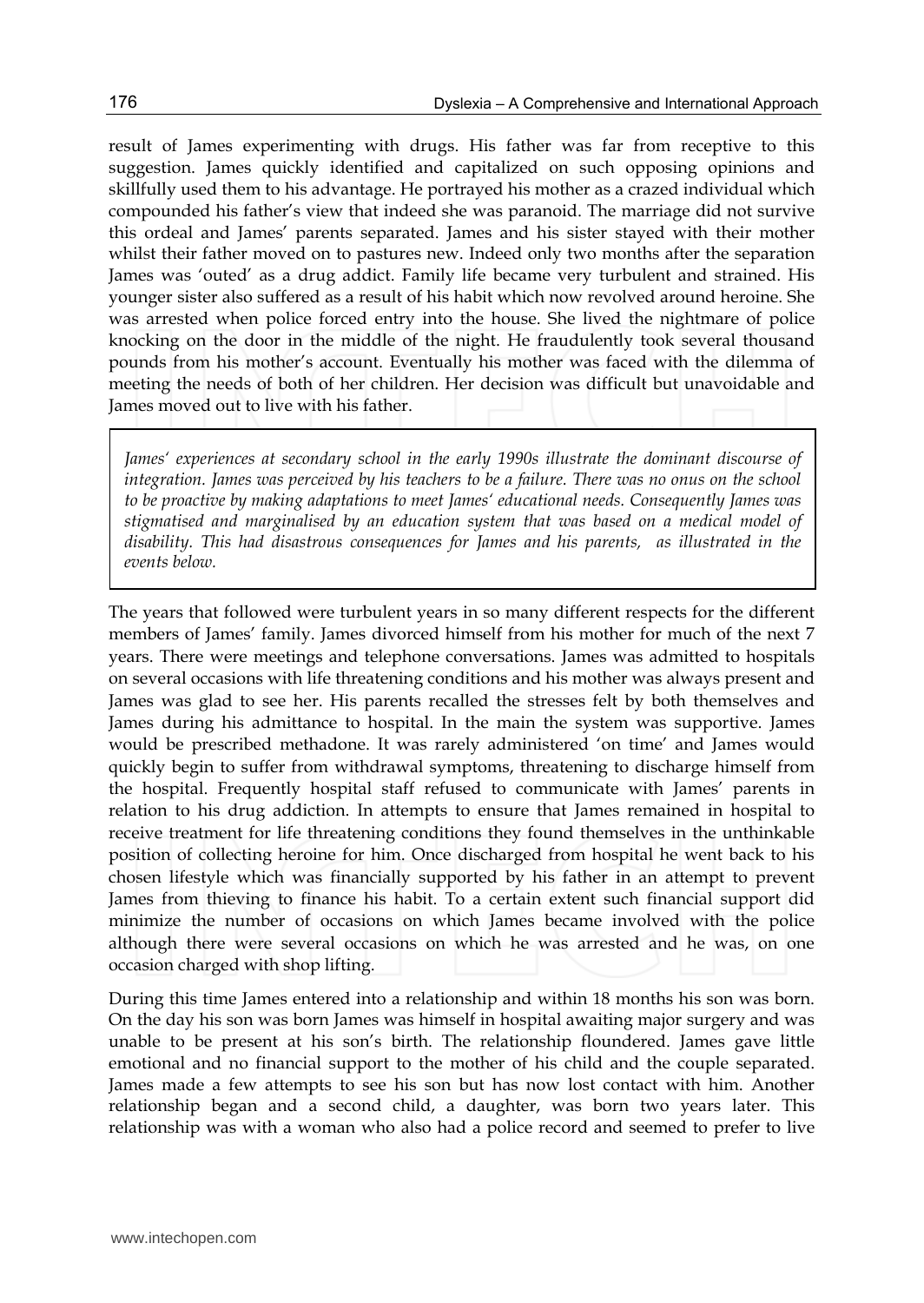life on the wrong side of the law. It was an extremely volatile relationship and disagreements between the couple often resulted in James making his escape to return to his father only to be beaten up by gangs. His ribs were broken on several occasions and during one such incident James was stabbed.

Finally, James admitted to wanting to escape from the horrific lifestyle he had chosen. With the continued support of his family he finally sought help. An initial appointment with the family doctor was made by James. He attended with his father. There was to be no lifeline. Many medical practices had a policy that drug addicts were not treated. Eventually James was accepted by a medical practice several miles away and began a methadone program. The distance between his home and the fact that he no longer resided with his father, meant that James rarely attended appointments with his doctor or missed appointments at the chemists where he was given methadone. Time and again the doctors began a methadone program for James ensuring that he also had access to human resources to support him. Time and again the program failed.

In 2009 James' mother and his father financed a program in a rehabilitation centre. James was admitted for a week and placed under heavy sedations. On discharge from the centre he convalesced with his mother. He was weak, emaciated and 'on his own.' During the ensuing two years James continued to meet his needs for heroine from time to time. He never fully returned to the days of being an addict. Today James is finally 'clean'. He ensures that he attends all follow up appointments and is reunited with his family. James is 'high' on life. He finds casual work whenever and wherever he can, and looks forward to the day when he can find full time employment. His relationship with the mother of his daughter ended and currently he is engaged in a legal battle to ensure that he is able to be involved in his daughter's life. James and his family are indeed positive about the future. James frequently suffers periods of remorse and he still has a need to discuss those lost years. It is all part of the healing process for both James and his family. Without the support of a loving family James may well still be wandering the streets in search of his next heroine fix. In reality he is now well on the road to recovery and a 'new' life. James is eternally grateful for the support given by his family and the medical profession. His family is eternally grateful for his determination to battle through the hell of withdrawing from heroine. James and his family have lost over 10 years of his life to heroine. It is an experience that they will never forget. James' parents never stopped loving their son. Today, they watch proudly, as James boldly takes steps towards the future.

# **4.3 Alex**

# **Context:**

*Alex is slightly older than James. He was born in 1979 just after the publication of the Warnock report and during his early schooling in the 1980s the dominant discourse was one of integration. The medical model of disability prevailed at this time and 'within-child' factors were blamed for the cause of children's difficulties.* 

Alex began primary school in 1984. He attended a large school with approximately 400 pupils on roll in a two form entry system. Alex had good memories relating to school in general until he reached the age of 9. The year was 1989 and his clear memory was of being summoned, with no prior warning, to the Head Teacher's office. His initial reaction was one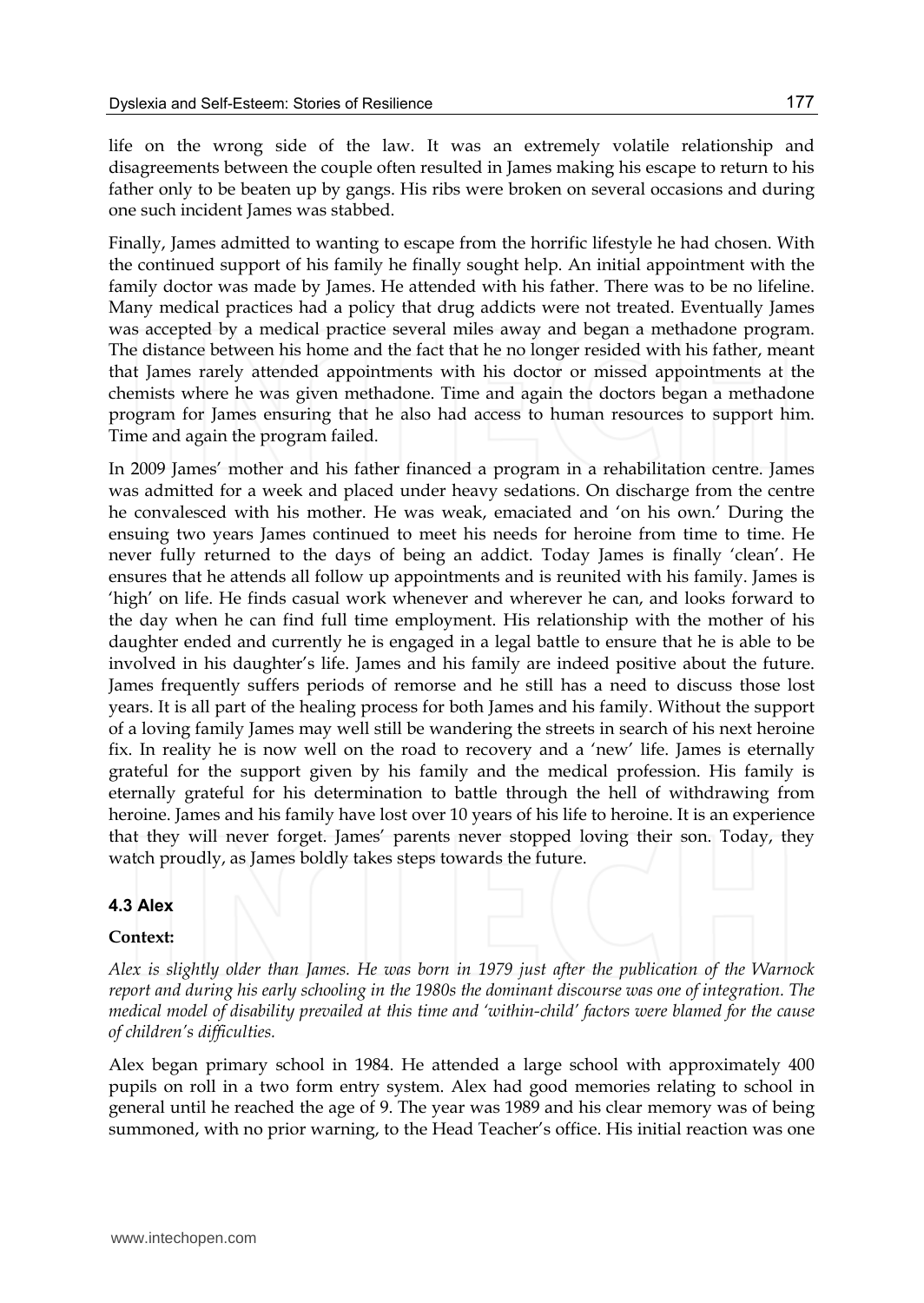of concern and he made the immediate assumption that this was a result of a misdemeanor on his part even though he was unable to identify what this could have been. On entering the office Alex was greeted by the Head Teacher (Mrs. P), his parents and his class teacher (Mrs. E).

It was at this meeting that, for the first in his life, Alex was made aware that he was considered to be a 'slow learner.' This was a totally new revelation to Alex who until this point in time was completely unaware that either his teacher, his, parents or the school held any concerns relating to his progress. Mrs. E explained that Alex had found it challenging to complete given tasks, in reading and writing, within a given time constraint. Mrs. P's solution to this problem was to suggest that Alex would benefit from a transfer to a special school. It was evident that Alex had absolutely no control or influence in the matter. The decision regarding his future education had already clearly been made. From the outset Alex had reservations about leaving a school where he was, happy settled, and had form strong friendships with his peers. The term 'special school' did not bode well with Alex either. Despite his anxieties Alex did not express his feelings. His mother insisted that Alex would indeed transfer to the 'special school.' Within three weeks of this meeting taking place Alex was attending his new school on a part time basis. Within half a term his placement was on a full time basis.

*Under the dominant discourse of integration the school had not been proactive in making changes to its practices to meet Alex's needs. Alex had been integrated into a school that was designed to educate the masses and no specialist provision had been made availalable to enable him to make progress. He had been labelled as a slow learner and no attempt had been made to differentiate the learning to cater for his needs. He was ultimately blamed for his difficulties, illustrating a dominant medical model of disability which prevailed in the post-Warnock period.* 

There swiftly followed a series of assessments, resulting in a diagnosis, for Alex, of moderate learning difficulties. Alex had been placed in a special school which supported pupils facing a multitude of differing special educational needs. He was educated in a class of approximately six other children. He witnessed events that are emblazoned on his memory to this day. Events that, until this point in his life, he had never witnessed before. Many of his peers frequently displayed aggression. Chairs were flung across the classroom, rulers were used as weapons, children were frequently restrained and teachers were verbally abused and assaulted. School reports for Alex changed significantly. They frequently made reference to his immature, irresponsible and unacceptable behaviour. His friendships were with those who had been placed in the school to support them in overcoming challenging behaviour. This disruptive behaviour was however, quickly halted following a severe verbal reprimand from and educational psychologist, witnessed by his parents. Thereafter his behaviour improved and he was frequently rewarded for meeting behavioural expectations.

At the age of 12 Alex was offered the option of returning to mainstream secondary education. He embraced this opportunity but quickly struggled to be educated alongside his main stream peers in larger classes. His entry to secondary school had already been delayed by one year. The transition was difficult for him and he faced it with neither peer support nor carefully considered transition planning in place. Consequently Alex made a decision to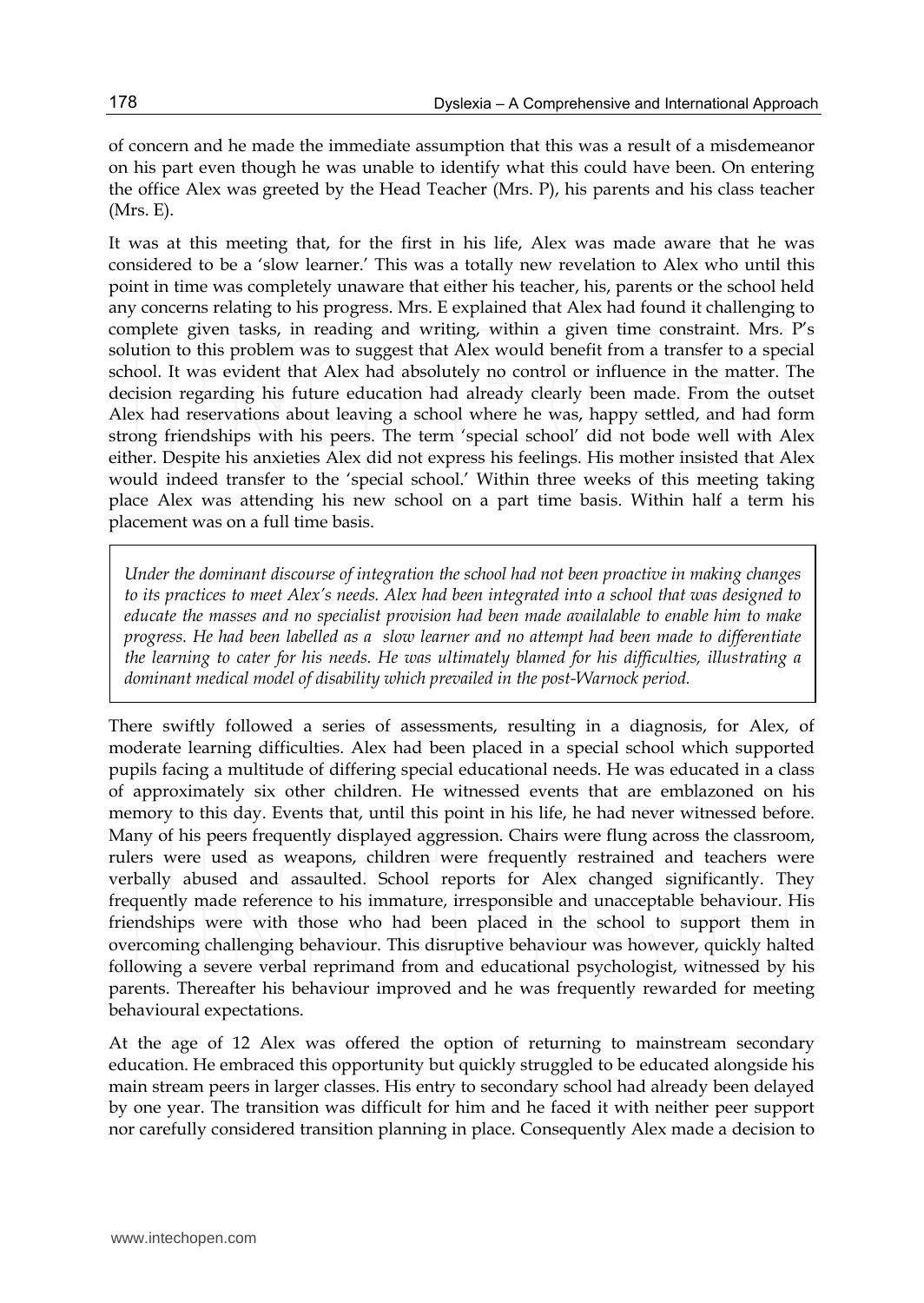move to the 'secondary special needs school' and was reunited with his peers and the challenging behaviours they displayed.

Alex has a clear recollection of facing National Curriculum test papers in mathematics and writing. The outcomes of these tests were never communicated to him. He does however recall, again, struggling to complete the writing of a story within the time constraints. Spelling also remained a challenge for him. There was never an opportunity for Alex to work towards GCSE examinations. He did, however, have the opportunity to undertake focused work placements.

As Alex completed year 11 in secondary school he had gained no qualifications. To the amazement of his parents, however, Alex made the decision to pursue his education at the local further education college. He had not enjoyed school life in more recent years but was able to identify the reasons for this. The challenging behaviour and constant disruptions effected by his peers had been central to his unhappiness. Alex however had never lost sight of the importance and value of education.

At college Alex enrolled on a Health and Social Care course. He still did not perceive that he had encountered any difficulties in learning despite attending two special schools. On being asked if he had any learning difficulties Alex responded in the negative. Alex had a desire to reinvent himself and this seemed to be an appropriate time to do so. He wished to eradicate any associations with the special schools and wished to remove the label of 'the boy with special needs.' During his first year at college his tutor suggested that he should be assessed to determine whether he had dyslexia. Alex agreed to this and subsequently he was given a diagnosis of dyslexia. Following his diagnosis Alex encountered many other students, some of whom were mature, who also shared diagnoses of dyslexia. He listened to their personal recounts of school life which often mirrored his own experiences. Additionally students recalled incidents when they had been the recipients of verbal and physical abuse from teachers. Many had been excluded from lessons. For Alex this was a defining moment in his life. From these frank and open discussions he acquired a true sense of belonging and his sense of isolation was quickly dispersed. Alex was now being educated with like minded people who had similar aspirations for their future but who had all shared similar experiences in their formative years in education.

A diagnosis of dyslexia for Alex opened the doors to additional focused support. He was able to access additional tutor support; computer aided dictionaries and electronic spell checkers as well as being able to readily access laptops during lessons. Through such support Alex achieved a distinction in his Health and Social Care course and further progressed onto vocational qualifications which led into a career in the health sector. Currently Alex is studying towards a science degree.

The impact of Alex's experiences continues, to some degree, to affect his life today. Attending courses to further enhance his own professional development are daunting experiences for him. He worries that on such occasions there may be an expectation for him to read or write in front of others. Alex continues to struggle with spelling, reading and writing and displays a strong preference for using a computer rather than writing by hand. In many aspects of his work he is required to hand write commentaries and notes, such situations are unavoidable and remain a source of stress to Alex.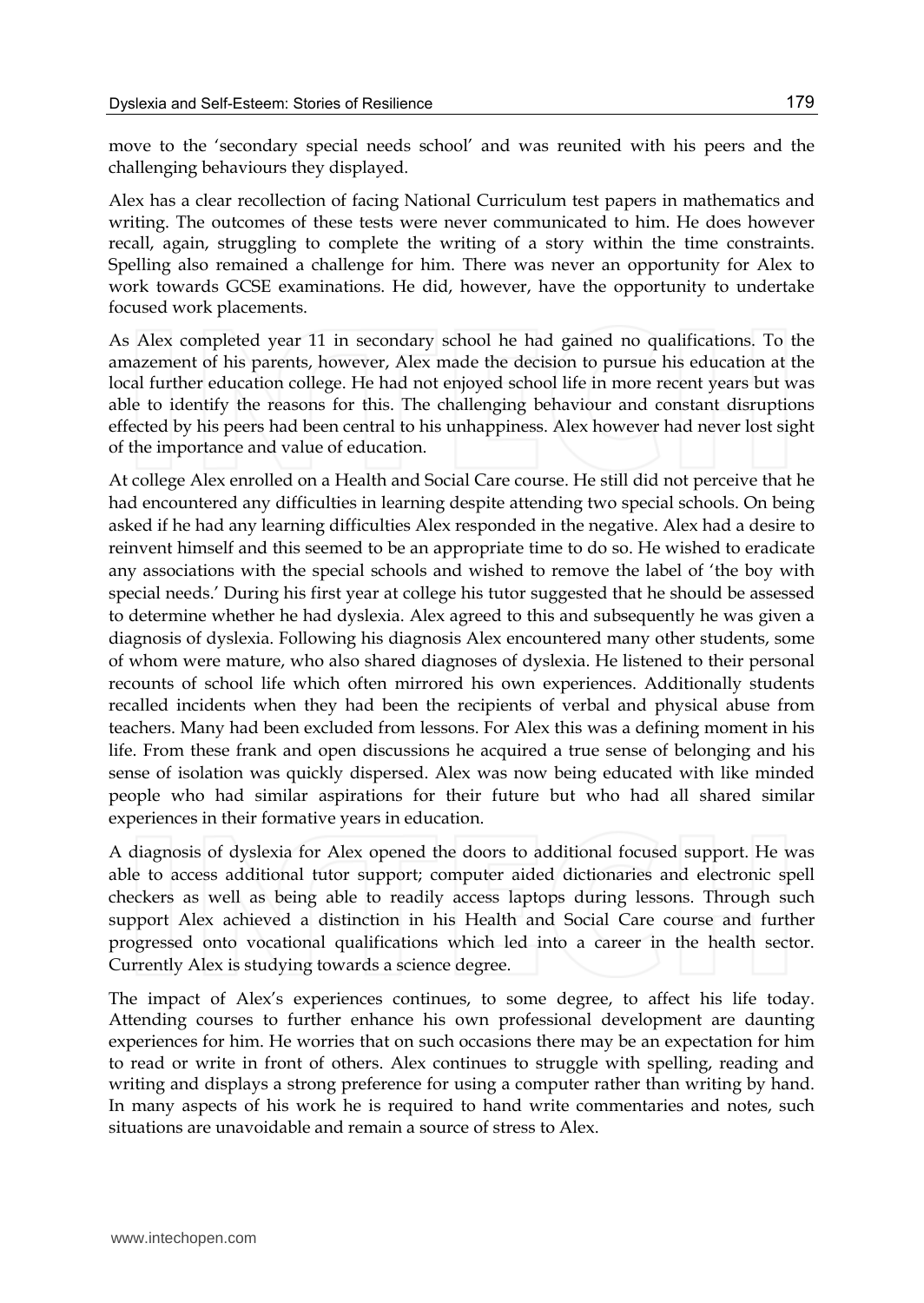*Alex's later educational experiences at Further Education College powerfully illustrate a shift in thinking from a medical to a social model of disability. Ajustments were made to enable Alex to achieve his full educational potential and resources were provided which helped to break down barriers to learning and participation. Alex's experiences at college demonstrate the shift from a dominant discourse of integration to the discourse of inclusion, post Salamanca. Alex was no*  longer blamed for his difficulties and the proactive response demonstrated by the college is *synonymous with inclusion which was advanced as a policy agenda under the Labour government post 1997.* 

# **4.4 Sophie**

# **Context:**

*The 1994 UNESCO Salamanca Statement emphasised the rights of all children to an education and the important role that mainstreaming can play in combating discriminatory attitudes. The 1993 Education Act resulted in the Code of Practice for special educational needs. This led to the introduction of a named person within schools who was responsible for the education of children with special educational needs, the special educational needs coordinator (SENCO). Differentiated educational provision became more common during the 1990s and teachers became skilled in planning learning activities to meet the diverse needs of a range of learners as the social model of disability began to dominate thinking around disability. . The Labour government advanced the inclusion agenda post 1997 and this placed an onus on all educational institutions to be proactive in meeting children's individual needs by making adaptations to policies and practices. Disability Discrimination legislation in the 1990s placed a duty on teachers to make 'reasonable adjustments' to cater for the needs of children with special educational needs.* 

Sophie was almost 5 years old when she went to school in a small village in England. Before this time in her life Sophie had enjoyed the continual love and support of her family. She had spent her young life enjoying the love and affection of her parents and grandparents and was never far away from either of them. Sophie found the transition from the securities of home life to the new experiences of school life traumatic. She struggled to cope when her mother left her at school each morning. Each experience was a new experience for Sophie and she yearned to be with her mother for support and comfort. Two weeks late, Sophie continued to find the transition difficult. Her teacher instigated a meeting with Sophie's mother in an attempt to work collaboratively to ease Sophie's distress. This was the prime purpose of the meeting and it was assumed by Sophie's teacher that the reasons would be totally transparent.

On the day of the meeting Sophie's mother arrived, already clearly distressed. She was in fact convinced that Sophie's teacher was poised to reveal her greatest fear. That Sophie was dyslexic. Sophie's mother explained in minute detail her reasoning. She had obviously held this fear for a long time. Well before Sophie had begun her full time education. Schools in England are usually unable to secure such a diagnosis until a child reaches the age of 7 and at this moment in time Sophie's teacher had no evidence to suggest that Sophie was dyslexic. She did not however dismiss the concerns of Sophie's mother. In two weeks she had no evidence to suggest that Sophie was encountering such difficulties. The main areas of concern were Sophie's social and emotional needs.

As the weeks went by the events of this meeting remained fresh in the teacher's mind. Why had Sophie's mother seemed so certain that Sophie was dyslexic? She had spent almost 5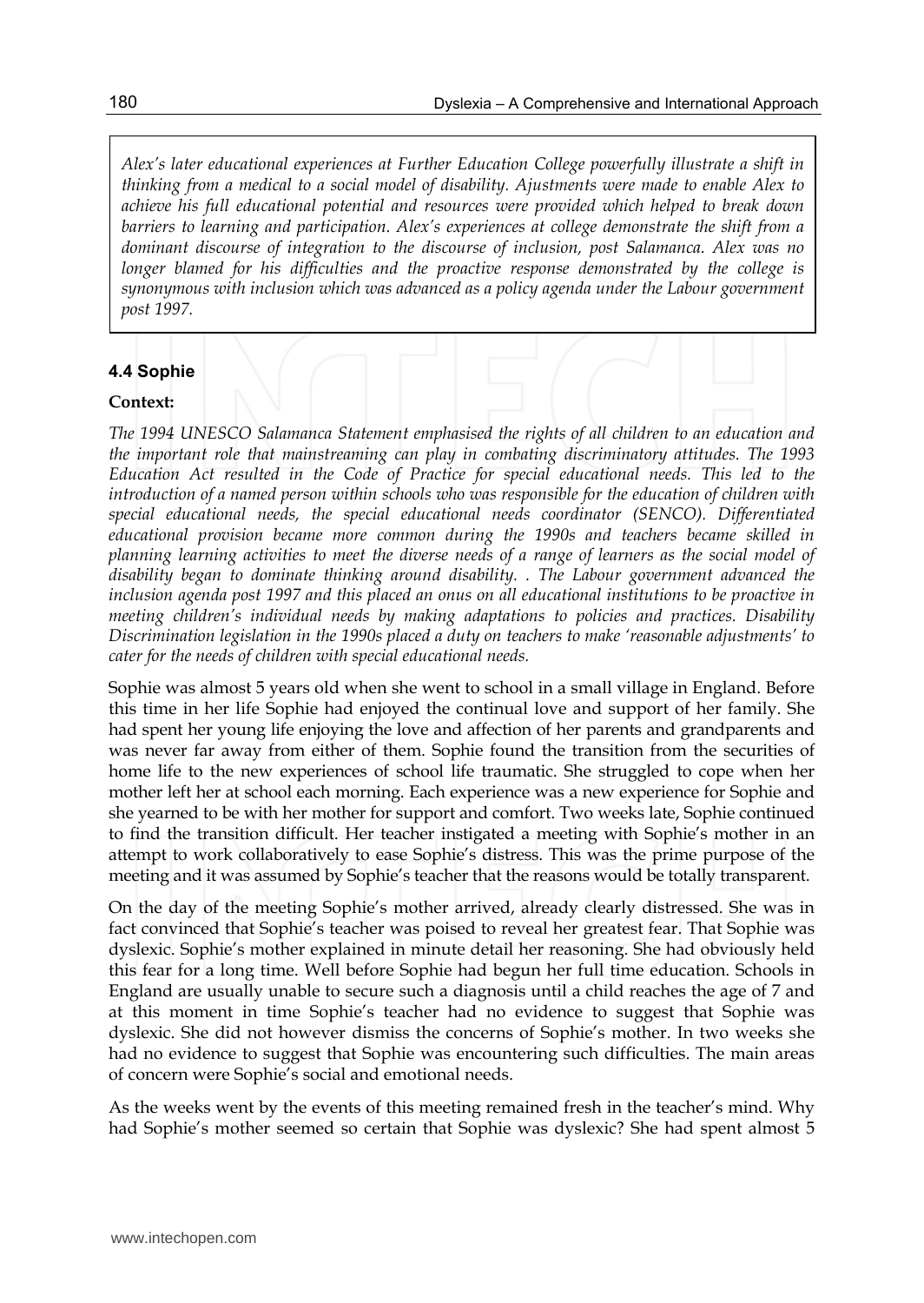years with Sophie and although the evidence she presented could have related to most children of a similar age she was convinced of her findings. Indeed throughout the following year Sophie did begin to find it immensely difficult to acquire early reading and writing skills. She would appear to master a new skill but quickly lost the skill only needing to be supported again to address it. This vicious circle continued and Sophie's overall attainment, in these areas of her learning, became a cause for concern. She became very distressed when she anticipated the need to complete a reading or writing activity. Frequently her fears were unfounded but if she predicted that she would be asked to read or write she would become inconsolable. Her teachers were supportive and compassionate and Sophie consistently enjoyed praise for her achievements. This was to no avail. Sophie had already developed an innate fear of applying these skills. When engaged in other activities Sophie was confident and during discussions she was extremely articulate.

During the ensuing 2 years the school worked in collaboration with Sophie's mother, never denying that there was now a possibility that Sophie was dyslexic. There was access to little support for the school to support Sophie. Any enquiries were quickly and abruptly dismissed. There was an age barrier to accessing further support for Sophie. Her mother and now her teachers were convinced that Sophie needed additional support to overcome her difficulties. Sophie finally reached that mile stone 7th birthday and the process of screening for dyslexia could finally begin.

In reality the process was slow. External agencies were involved and there was doubt that Sophie was dyslexic. Her mother and the school remained convinced. The specific diagnosis was not a concern. Their shared mission was to receive additional advice relating to supporting Sophie. It was in fact almost 3 years later before Sophie was officially diagnosed as having dyslexia. Until that time the school had worked tirelessly to support Sophie. Sophie in turn had begun to use her difficulties as a crutch. She approached all aspects of reading and writing with a dyslexic barrier firmly placed between herself and the teacher. She was difficult to motivate and had a plethora of excuses. She was able to support her negative attitudes with a multitude of reasons as to why she could not attempt them. The staff in school found her attitudes challenging and on occasions she was confronted by their frustrations. They made every effort to remain clam but the barrage of information relating to 'my dyslexia' aimed at them by Sophie became a huge challenge. Sophie's views were acknowledged and much was done in an attempt to meet her needs. One practitioner recalled the day when Sophie was using a computer to word process her work. She was particularly difficult to engage on this occasion and finally explained that she found it difficult to work when the screen background was white. The screen was in fact yellow and had already been changed to meet her needs as Sophie had previously requested.

During the final year of Sophie's primary school education she finally received the diagnosis she and her mother had sought. Additional support was now readily available for Sophie, her mother and the school. Much of what was offered had already been provided by the school in the years before her diagnosis. However the difference in Sophie's attitudes towards her learning was swift and positive. No one had ever doubted her difficulties with reading and writing, she had been supported by every teacher and yet it was her diagnosis that was the key to opening the door to engaging Sophie in working towards overcoming the challenges she faced. It was as if, in Sophie's mind, everyone now believed her.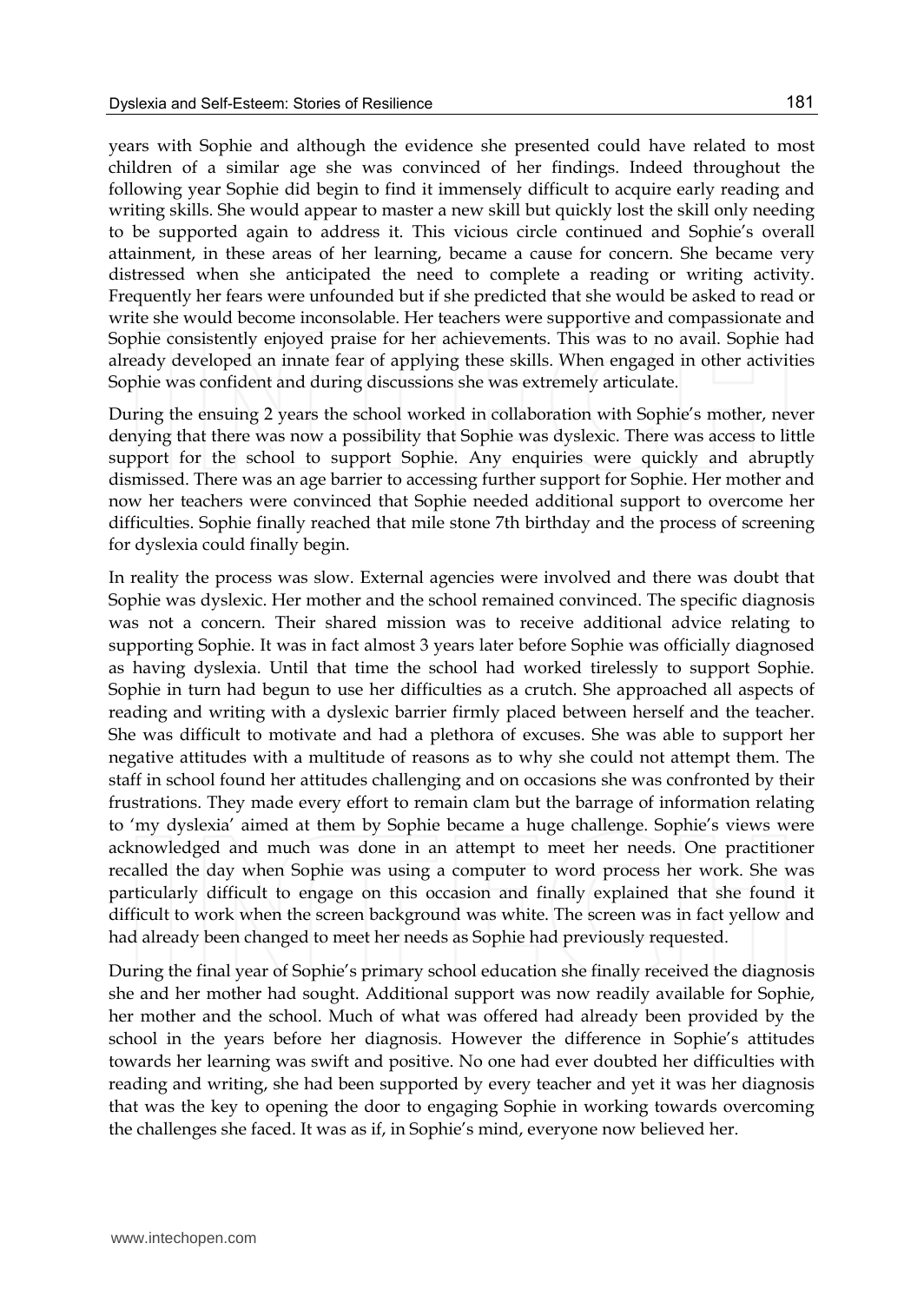*Sophie's experiences illustrate that the process of formally recognising a child's specific needs in England can be a long drawn-out process. The statementing process that was introduced following the 1981 Education Act is complex and in reality children may not receive a diagnosis until the end of their primary education.* 

Sophie enjoyed her final year in primary school. She and her mother were now more relaxed and at ease. She was frequently visited by specialist and her diagnosis indeed did much to develop her confidence and self esteem.

Sophie's battle was briefly revisited when she began her secondary school education. It is thanks to her mother, who worked tirelessly for 6 months to ensure that Sophie received the support she was entitled to, that Sophie again began to make progress. Sophie enjoyed her success and left the secondary school with 6 GCSE s before continuing her education and also gaining 3 'A' levels. This was followed by a course in which she successfully qualified to become a nursery nurse.

*Sophie eventially managed to recieve the support she needed at secondary school to enable her to make good progress. This demonstrates the shift from integration to inclusion during the 1990s. The discourse of inclusion reflected a social model of disability which placed an onus on all educational institutions to make changes to their policies and practices to enable learners to make progress. Consequently Sophie was able to thrive during the final years of her school career due to the support that she received.* 

Sophie secured a position as a nursery nurse where she enjoyed every moment of the next 4 years. Her work was consistently praised and acknowledged. Sophie worked with a range of children with widely differing needs. She effectively supported them all. Over time, working under the direction of someone else became a frustration for Sophie. She had ideas and strategies of her own, which she wished to implement, but was unable to do so in the position she held. Her ideas of a new and different future began to form. In September 2008 Sophie applied to begin a teacher training course and was accepted.

Sophie was thrilled to have secured the opportunity to train as a teacher. Her difficulties with reading and writing had by no means disappeared and throughout her teacher training course she accessed a great deal of readily available additional support to aid her with the many assignments she was required to complete. She learned how to overcome her difficulties and spent far more time completing assignments than her contemporaries. Her grades began to improve. By now Sophie was married and the dedication to succeed she demonstrated was met with anger and aggression from her husband. He understood neither her drive nor her determination. The short marriage ended and Sophie was left devastated but still held onto a belief that she could succeed. In the practical aspects of her course Sophie excelled. She was truly committed to her chosen career path. She was creative and would spend hours carefully considering the ways in which she could engage her pupils whilst meeting their many individual needs. Committing her plans to paper was time consuming for Sophie but was deemed time well spent as she was highly motivated to ensure that her pupils enjoyed success. Sophie had been well supported throughout her life to overcome her difficulties. Her mother knew that from an early age Sophie was dyslexic. Could this possibly be because she recognized a mirror image of her own difficulties?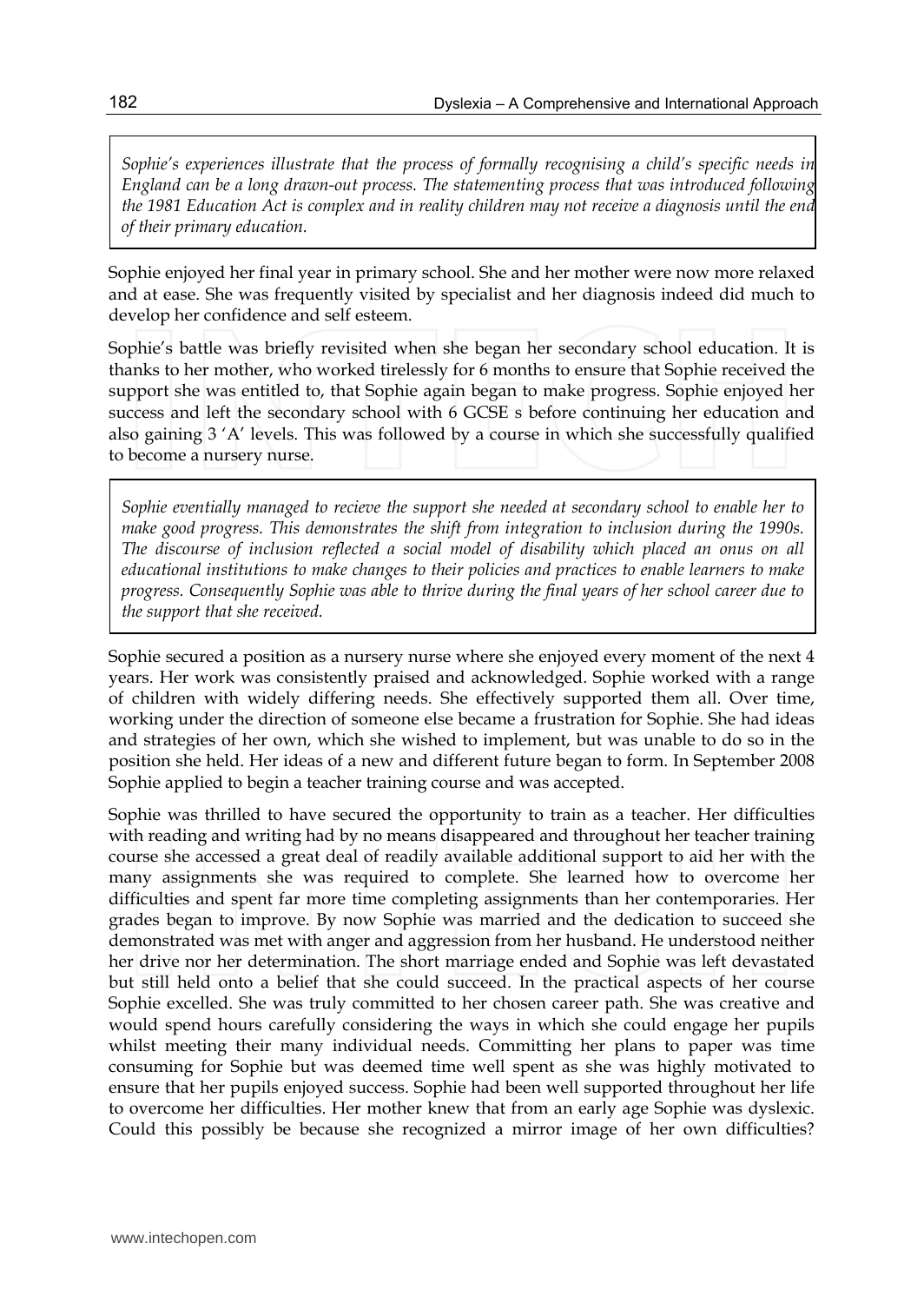Whatever the reasons she worked tirelessly to ensure that Sophie could access the support she required. Throughout her life in school Sophie's difficulties, even before she gained an official diagnosis of dyslexia, were acknowledged and she eventually gained the specialist support that she needed. The greatest contribution to Sophie's success must be Sophie herself. She has shown great determination and ambition which culminated in Sophie now being poised to begin her first year in teaching as a newly qualified teacher. The future looks bright for Sophie and her dreams have finally become a reality

# **5. Discussion**

The stories illustrate the powerful discourses which have influenced children with learning difficulties at various times. Rich's story illustrates schooling in England in the 1960s which failed to recognise individual needs and emphasised perceived deficits: '*There were frequent communications from the school in regard to Rich relating to his lack of academic ability' ....* '*Reports from school consistently made reference to his 'poor' work, lack of concentration and inability to organise the daily demands of school life'.* A powerful normalising discourse pervaded at the time. Children were expected to keep up with the rest of the class and deviations from the norm were treated as failures.

Interestingly, the stories of James and Alex illustrate that two decades later, in the 1980s, little had changed despite policy rhetoric which emphasised the necessity for schools to meet children's individual needs. The influential Warnock Report (DES, 1978) had introduced the language of special educational needs and emphasised the capacity of mainstream schools to meet a diverse range of needs. However, under this discourse of integration, James' story powerfully illustrates that no attempts were made to meet his specific needs. Throughout his primary education teachers focused on his deficits and rather than the deficits in their own teaching, which may have contributed to James' disengagement. Within this normalising discourse, James was simply expected to assimilate into a largely unchanged system. Alex's story also illustrates a normalising discourse. The school failed to meet his diverse needs and consequently he was marginalized and excluded. He was viewed in terms of his deficits and punished by not being allowed to attend his mainstream primary school. This story powerfully illustrates the extent to which integration placed the onus on the child to adapt to the schooling system and how not adapting led to punishment. Both Alex and James' story illustrate how integration could be perceived as a normalising discourse which emphasised children's deficits. No attempts were made by Alex's and James' teachers to identify deficit aspects of their practices which could have contributed to their disengagement.

The connecting theme for Rich, James, Sophie and Alex is a theme of discrimination. The consequences of this discrimination were severe in James' case and his subsequent decision to engage in a life of crime could have been the consequence of his low self-concept. For Alex and Sophie discrimination was evident through a late diagnosis of dyslexia and, for Alex, his exclusion from mainstream education.

Sophie's story illustrates powerfully the impact of dyslexia on her self-concept. She approached tasks anxiously and with fear and often used made excuses to avoid certain tasks. Both Sophie's story and Alex's story illustrate the benefits of the diagnosis. In both cases the diagnosis was delayed but following the diagnosis both enjoyed additional support. It is pertinent to note that in both cases, the diagnosis came in the 1990s when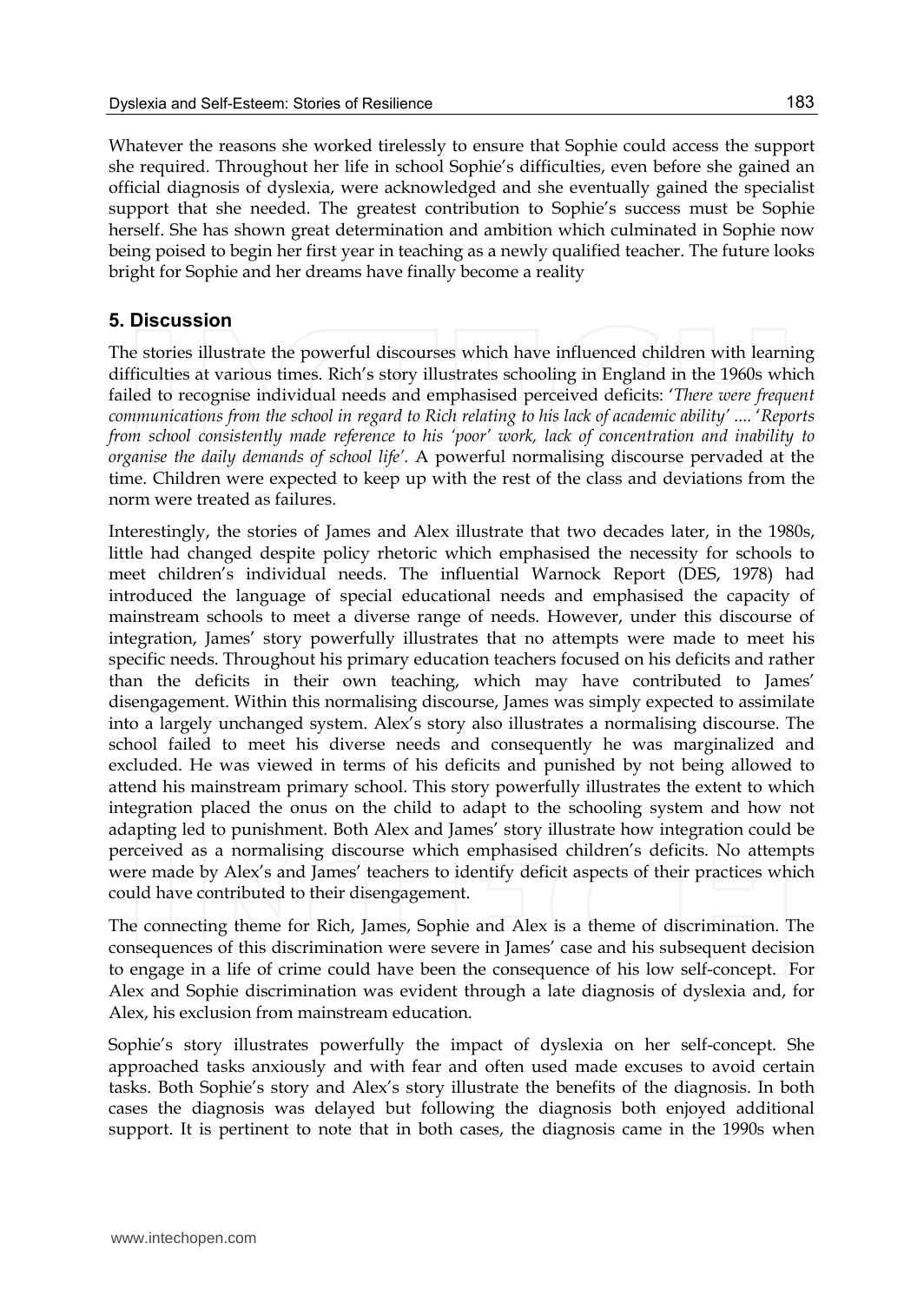England was moving towards an agenda for inclusion. This discourse placed more of an onus on the schools to proactively meet the needs of the child rather than adopting a deficit perspective.

In all the stories there is an emerging theme of parental support but in some stories it is evident that parents had to fight to get support and worked tirelessly to achieve help for their child. Sophie's mother, for example, worked tirelessly to obtain a diagnosis of dyslexia. In Rich's story it is evident that parental support can be a negative factor: '*On a very personal*  basis his failure was now totally levelled at him. She perceived him as 'difficult' and uncooperative *and their relationship was at an all time low'.* In Alex's case his parents were supportive but were clearly influenced by the views of more powerful professionals when the decision was made by the school for Alex to attend a special school. It was interesting that, at this time, the views of both Alex and his parents were seemingly irrelevant. This was a time before the dominant discourse which exists currently which emphasises the rights of parents and children to be involved in all decision making. This is now clearly articulated in the Code of Practice for Special Educational Needs (DFEE, 2000).

A connecting theme for all stories relates to the impact that dyslexia has had on the informants as adults. Sophie continually has to address her literacy difficulties every day whilst working as a teacher and he has to find strategies to overcome these. Form filling and note taking is problematic for Alex in his current job. Rich struggled to fill in job applications and needed support from his father. James continues to struggle with day-today writing tasks. However, despite this, a theme of resilience also connects all four stories. Alex is now successfully re-engaging in education. Sophie has achieved her life time ambition to be a teacher. James has broken away from his life of crime. For these three informants dyslexia has affected them but not paralysed them. For Rich resilience is manifest in a different way. He rejected his family to pursue a new life where he could enjoy being himself. The perpetual deficit view that he had been given was finally shaken off as he sought to re-invent a new identity for himself.

Alex's rejection of the term '*special needs*' powerfully illustrates the extent to which the terminology of special needs can pathologise individuals. The term emphasises a person's deficits, which reflects a medicalized view of disability. According to Thomas and Loxley (2007) 'there is an unspoken acceptance of need as a means of securing removal of the child' (p.54). Within this discourse the child is deemed in need to professional help from 'expert' professionals who focus their attention on locating the source of the difficulty within the child. Within a medical discourse the child is re-conceptualised as a *sufferer* and a *victim* and this reinforces a sense of powerlessness (Thomas and Loxley, 2007). Thus 'need' comes to represent deficit and disadvantage (Thomas and Loxley, 2007). There is a need to move away from such a pathologising discourse and focus on children's *rights* rather than *needs*. Such a paradigm shift has more positive connotations and emphasises the deficits in the school rather than the deficits in the child.

# **6. Conclusion**

The narratives presented in this study evidence a united sense of resilience that emerges in all four stories. However, the resilience is demonstrated in differnet ways in each of the stories. There is evidence in these stories of low teacher expectations, for example in Rich's story, and there is evidence of marginalisation of children with dyslexia. Alex's story represents a powerful example of this. Jame's story illustrates that the costs of literacy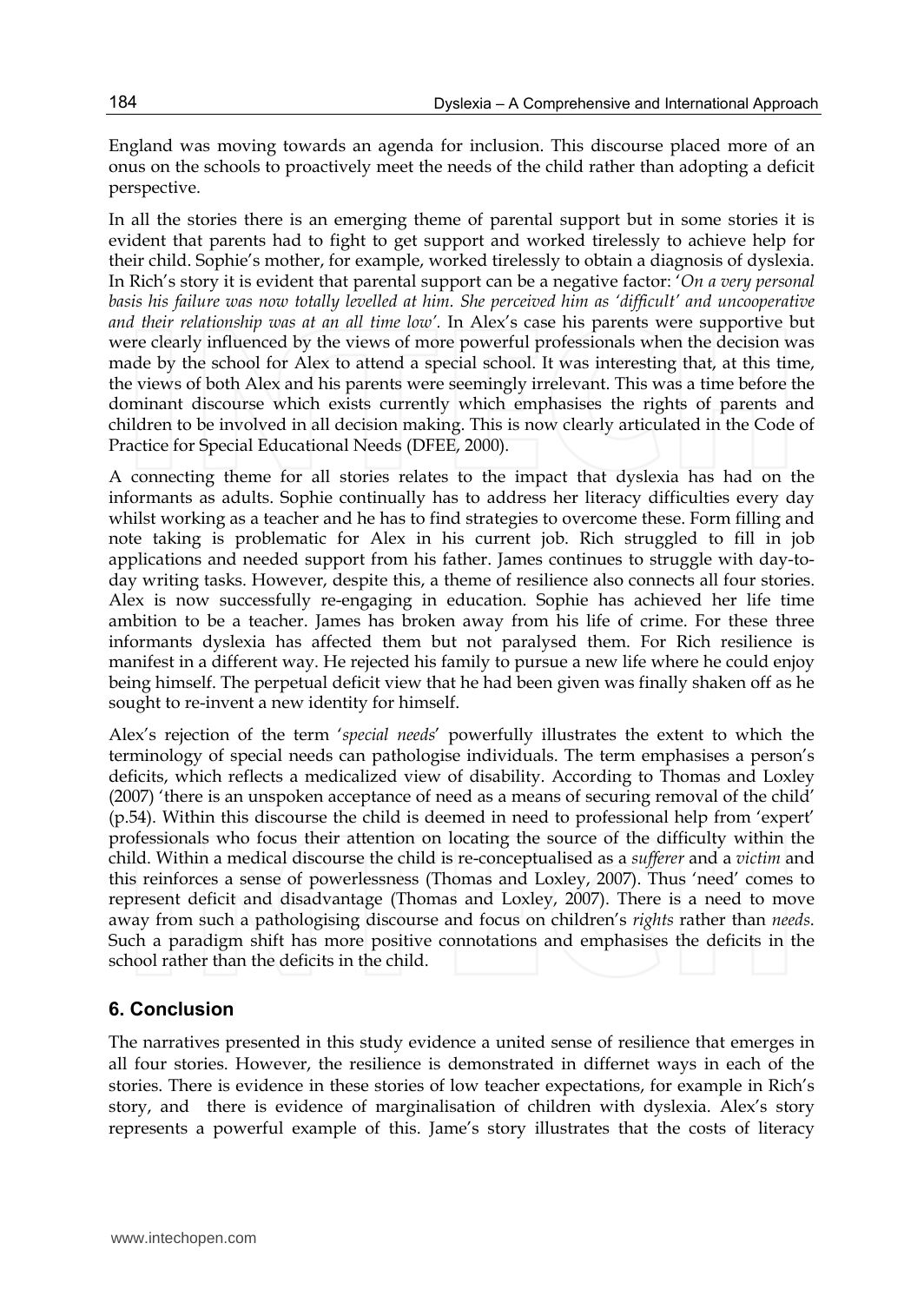failure can have devastating consequences and although it is not possible to make a direct link between criminal activity and literacy failure, it could be argued that James'low selfconcept, could have been a significant factor in his criminal activities in later life. Parental support ranged from being supportive to over-bearing. For example, the support from Sophie's mum inevitably impacted on developing a secure sense of self which was clearly evident following her diagnosis However, Rich's mother had overly optimistic ambitions for him which resulted in his determination to rebel and dis-own his family. What emerges from these stories is a sense of success. Through determination and resilience, both Sophie and Alex have achieved their academic ambitions. James has overcome his drug addiction and is now considering re-engaging with education. Rich has made a new life for himself away from the pressures of his mother who, although over-bearing, only had what she considered to be his best interests at heart. The stories expose pain and suffering but, above all, they illumiate the discrimination experienced by all the informants in their education. Rich never had a diagnosis of dyslexia. If he had, the outcomes could have been more positive and Rich might still be in contact with his family today. Alex was denied access to a mainstream primary education. All informants believe that they have dyslexia. Some received official diagnoses, but these often came too late. Others, received no diagnosis, which left them vulnerable and unable to understand why they found reading and writing so difficult. Given the range of issues identified through these stories it is important that further narrative research is conducted and published to illustrate the effects of dyslexia on people's lives.

# **7. Acknowledgment**

I wish to express my gratitude to all four of my informants for allowing me to write their stories of resilience.

# **8. References**

- Bochner, A.P. (2000), 'Criteria against Ourselves', *Qualitative Inquiry*, 6, (2), 266-72, in: Denzin N.K. (2003), 'Reading and writing Performance', *Qualitative Research*, 3, (2), 243-68.
- Burden, R., and Burdett, J. (2005), 'Factors associated in successful learning in pupils with dyslexia: a motivational analysis', *British Journal of Special Education,* 32, (2), 100-104.
- Butkowsky, I.S., and Willows, D.M. (1980), 'Cognitive motivational characteristics of children varying in reading ability: evidence for learned helplessness in poor readers', *Journal of Educational Psychology,* 72, (3), 408-422.
- Clough, P. (2003), 'A Reply by Peter Clough: Things, Objects, Truths, Narratives and Fictions', *Research in Post-Compulsory Education*, 8, (3), 446- 449.
- Denzin N.K.(2003), 'Reading and writing Performance', *Qualitative Research*, 3, (2), 243-68.
- DES (1978), *Special Educational Needs: report of the Committee of Enquiry into the Education of handicapped Children and Young People,* London: HMSO.
- DFEE (2000), *SEN Code of Practice on the Identification and Assessment of Pupils with special Educational Needs and SEN Thresholds: good practice guidance on identification and provision for pupils with special educational needs. DFEE.*
- Dewhirst W (1995) 'Pushy Parents and Lazy Kids: Aspects of Dyslexia. An Investigation of the Experiences of Dyslexics and their Families in the Diagnostic Process ', Unpublished MSc in Social Research Methods, University of Teeside (in Riddick B (1996) *Living with Dyslexia* London and New York: Routledge).
- Edwards J (1994) *The Scars of Dyslexia: Eight Case Studies in Emotional Reactions, London: Cassell.*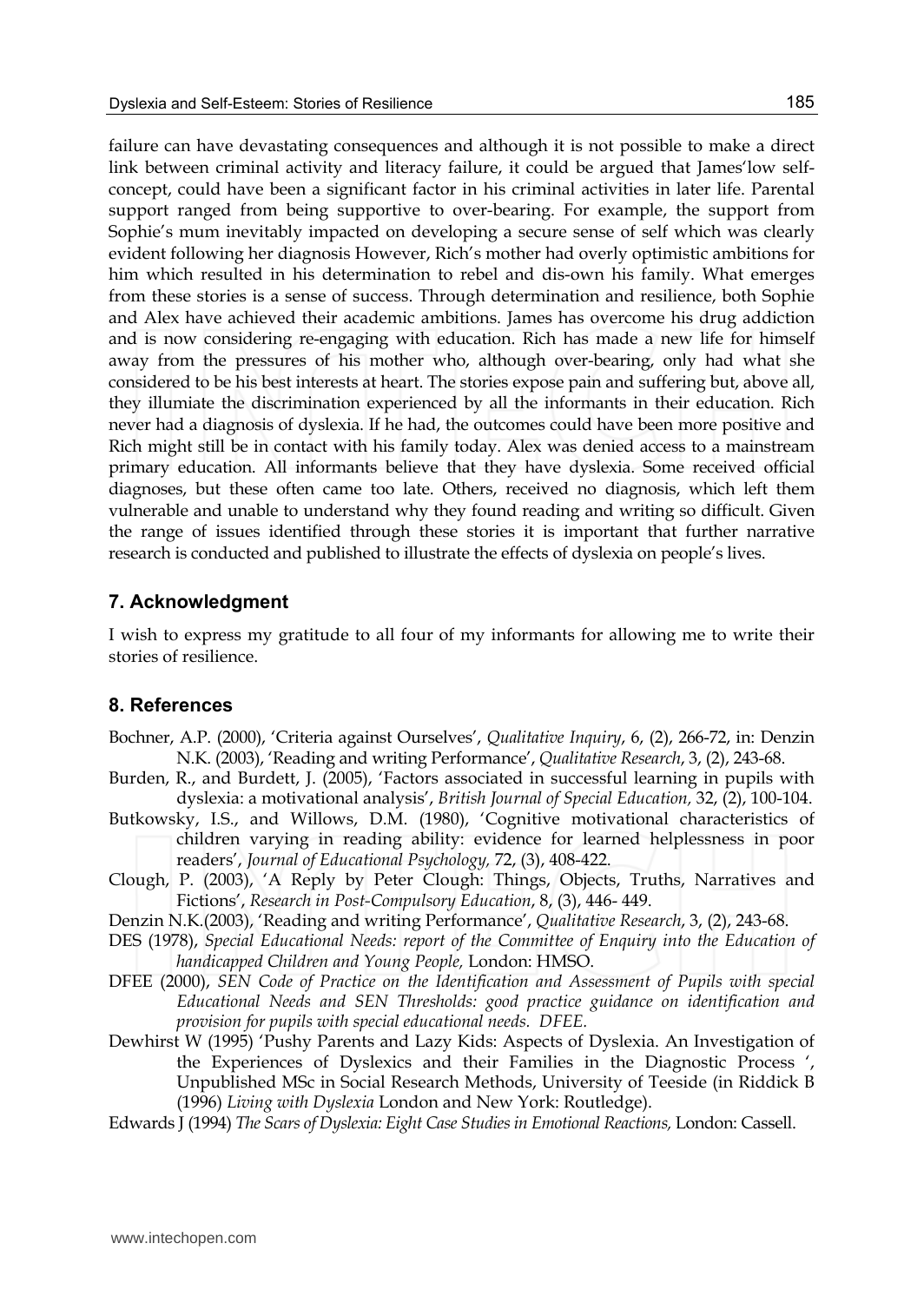- Ellis, C. (2000), 'Creating Criteria: An Ethnographic Short Story, *Qualitative* Inquiry, 6, (2), 273-77, in: Denzin N.K.(2003), 'Reading and writing Performance', *Qualitative Research*, 3, (2), 243-68.
- Glazzard, J (2010), 'The impact of dyslexia on pupils' self-esteem', *Support for Learning,* 25, (2), 63-69.
- Goodson, I., and Sikes, P. (2001), *Life History Research in Educational Settings: Learning fromLives*, Buckingham: Open University Press.
- Greenbank, P. (2003), 'The Role of Values in Educational Research; the case for reflexivity', *British Educational Research Journal,* 29, (6), 791-799.
- Gurney P.W. (1988) *Self-Esteem in Children with Special Educational Needs* Routledge: London and New York.
- Hitchcock, G. and Hughes, D., (2003), Research *and the Teacher: A Qualitative Introduction to School-Based Research,* (2nd Ed), London: RoutledgeFalmer.
- Humphrey, N (2001), *Self-concept and self-esteem in developmental dyslexia: implications for teaching and learning,* Unpublished PhD Thesis, Liverpool John Moores University.
- Humphrey N (2002) 'Teacher and Pupil Ratings of Self-Esteem in Developmental Dyslexia', *British Journal of Special Education,*29 (1) 29-36.
- Humphrey N (2003) 'Facilitating a Positive sense of self in pupils with Dyslexia: The role of Teachers and Peers' ,*Support for Learning,* 18 (3) 130-136.
- Humphrey N and Mullins P.M. (2002) 'Self Concept and Self-Esteem in Developmental Dyslexia', *Journal of Research in Special Educational Needs* 2 (2) http://www.nasen.uk.com/e-journal.
- Kirchner P and Vondraek, S (1975) Perceived Sources of Self-Esteem in Early Childhood, Journal of Genetic Psychology, 126 169-176, (in Humphrey N (2003) 'Facilitating a Positive sense of self in pupils with Dyslexia: The role of Teachers and Peers', *Support for Learning,* 18 (3) 130-136).
- Lawrence, D (1987) Enhancing Self-Esteem in the Classroom London: Paul Chapman Publishers (in Riddick B (1996) *Living with Dyslexia* London and New York: Routledge).
- Lawrence, D (1996) *Enhancing Self-Esteem in the Classroom* London: Paul Chapman.
- Osmond, J (1996) *The Reality of Dyslexia: A Channel 4 Book* Cassell in association with Channel 4 television.
- Peterson, C., Maier, S., and Seligman, M. (1993), *Learned Helplessness: a theory for the age of personal control,* Oxford: Oxford University Press.
- Richardson, L. (2000a), 'Evaluating Ethnography', *Qualitative Inquiry*, 6, (2), 253-55, in: Denzin N.K. (2003), 'Reading and writing Performance', *Qualitative Research*, 3, (2), 243-68.
- Richardson, L. (2000b), 'Writing: A Method of Inquiry' in: N. K. Denzin and Y. S. Lincoln, (eds),*Handbook of Qualitative Research,* in: Denzin N.K. (2003), 'Reading and writing Performance', *Qualitative Research*, 3, (2), 243-68.
- Richmond M.J (1984) The Self-Concept of Academically Able and Less Able Children in a Comprehensive School: A Comparative Study Remedial Education 19 (2) 57-58 (in Humphrey N (2002) 'Teacher and Pupil Ratings of Self-Esteem in Developmental Dyslexia' *British Journal of Special Education* 29 (1) 29-36).
- Riddick, B. (1995), 'Dyslexia: dispelling the myths', *Disability and Society,* 10, (4), 457-473.
- Riddick B (1996) *Living With Dyslexia* London and New York: Routledge.
- Thomas, G., and Loxley, A (2007), *Deconstructing Special Education and Constructing Inclusion,*  (2nd edn), Berkshire: Open University Press.
- Tooley, J. (1998), *Educational Research A Critique: A Survey of Published Educational Research*, London: Ofsted.